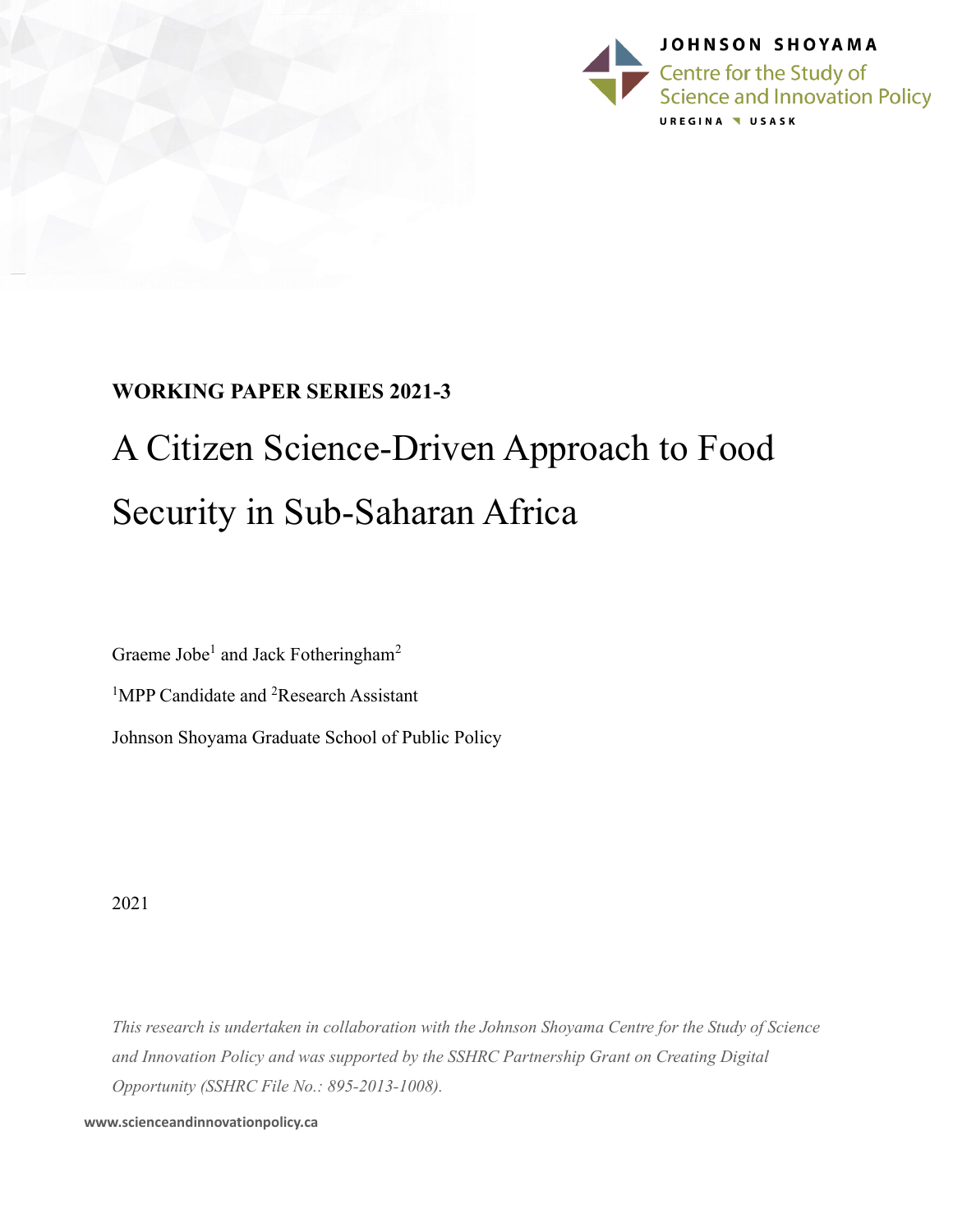### **About us:**

The Centre for the Study of Science and Innovation Policy (CSIP) is an academic research institute in the Johnson Shoyama Graduate School of Public Policy, hosted at both the Universities of Regina and Saskatoon. The centre supports the advancement of understanding about policy options through the application of robust theory, innovative method and evidence-informed discussion and provides new opportunities for student training and experience. Our mission is to equip and enable public, private and civil society sectors to successfully consider, debate and make decisions about new discoveries and technological applications.

Check us out at: http://www.scienceandinnovationpolicy.ca

© 2021 by Graeme Jobe and Jack Fotheringham

Published 2021

Centre for the Study of Science and Innovation Policy (CSIP) 101 Diefenbaker Place Saskatoon, Canada, S7N 5B8

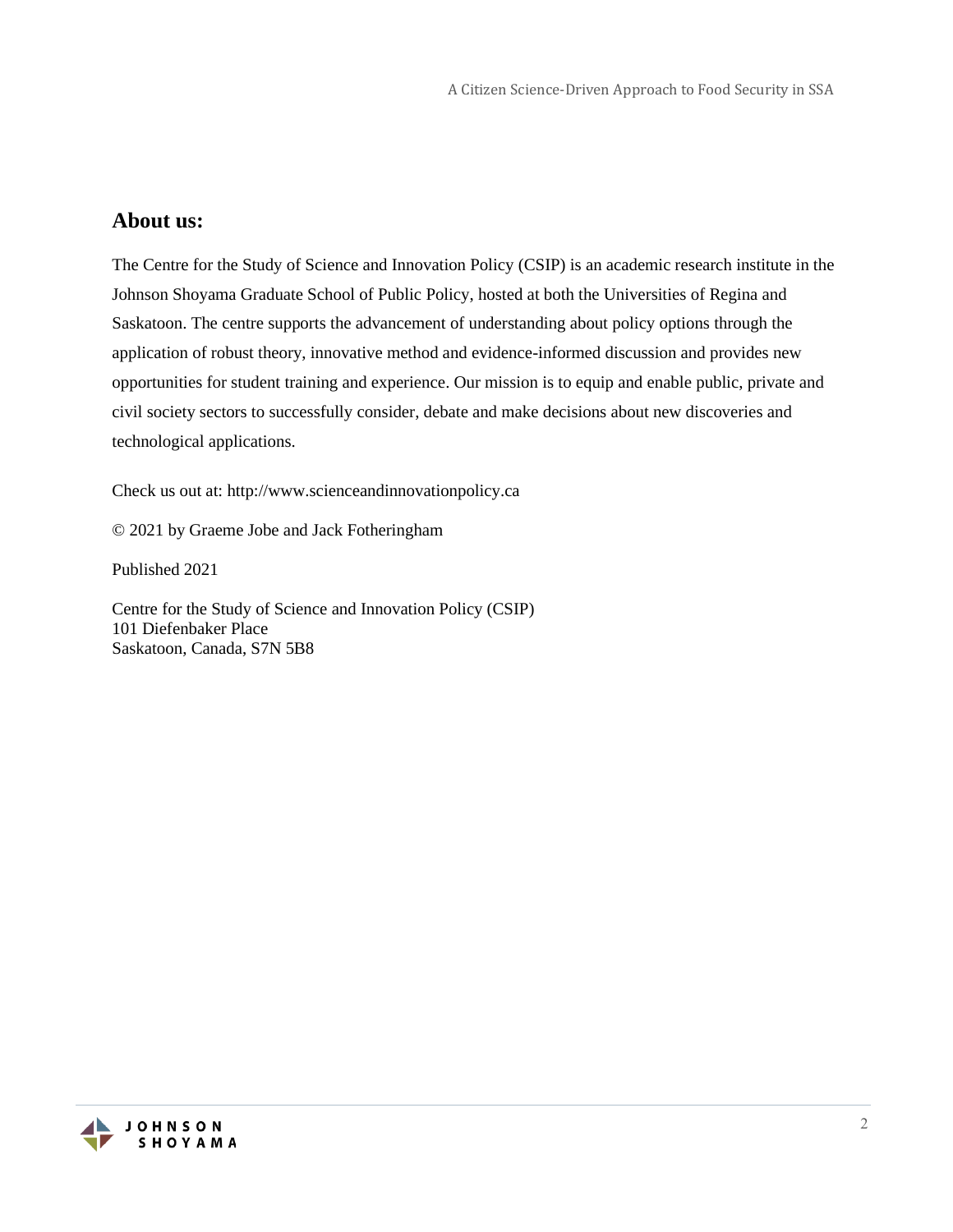## **A Citizen Science-Driven Approach to Food Security in Sub-Saharan Africa**

**Graeme Jobe and Jack Fotheringham, JSGS, USask**

#### **1. Introduction**

Over the last decade, citizen science (CS) projects have increasingly garnered a reputation as an effective tool in scientific research for their efficiency and public engagement. In our recent work, we sought to understand the principles, dynamics, and incentives that allow CS projects to succeed in coordinating decentralized voluntary efforts toward a common objective. This paper builds upon previous work by Fotheringham<sup>1</sup> (2016) and Fotheringham and Jobe (2017).<sup>2</sup> The former conducted a taxonomy of extant CS projects and developed a categorization framework based on the mode through which participants engage in a diverse range of information gathering and analysis exercises; the latter then applied insights gleaned from this study of CS projects to the broader application of crowdsourcing in the digital economy, including the private sphere. These efforts (1) clarified the underlying principles that make CS effective as a mode of decentralized information collection and analysis then (2) considered their applicability beyond public-good activities (i.e., driving scientific knowledge) to the realm of private goods (i.e., value creation in the knowledge economy). Building further on these efforts, this paper seeks to further extrapolate this conceptual framework to a new context in the public sphere: addressing food security and agricultural development challenges facing Sub-Saharan Africa (SSA).

#### **2. Citizen Science**

Citizen science (CS) projects, also called 'public participation in scientific research,' have been increasingly touted as a viable model for scientific advancement. For example, CS projects have generated both novel discoveries and vast amounts of useful data in domains as disparate as astronomy, environmental radiation measurement, and ornithology.<sup>3</sup> Indeed, citizen science has been popularized in part because of its ability to generate vast data sets that would be otherwise be too costly, time consuming, or geographically diverse to obtain.<sup>4</sup>

<sup>4</sup> Turrini et al., "The Threefold Potential of Environmental Citizen Science - Generating Knowledge, Creating Learning Opportunities and Enabling Civic Participation."



<sup>1</sup> Fotheringham, "Survey Citizen Science Initiatives: Toward a Participant-Focussed Conceptual Framework." <sup>2</sup> Fotheringham and Jobe, "Citizen Science in The Digital Age: Connecting 'Unapplied Capacities' With 'Unmet Needs.'

<sup>3</sup> Shuttleworth Foundation, "About – Safecast"; Wright et al., "Understanding the Motivations and Satisfactions of Volunteers To Improve The Effectiveness Of Citizen Science Programs."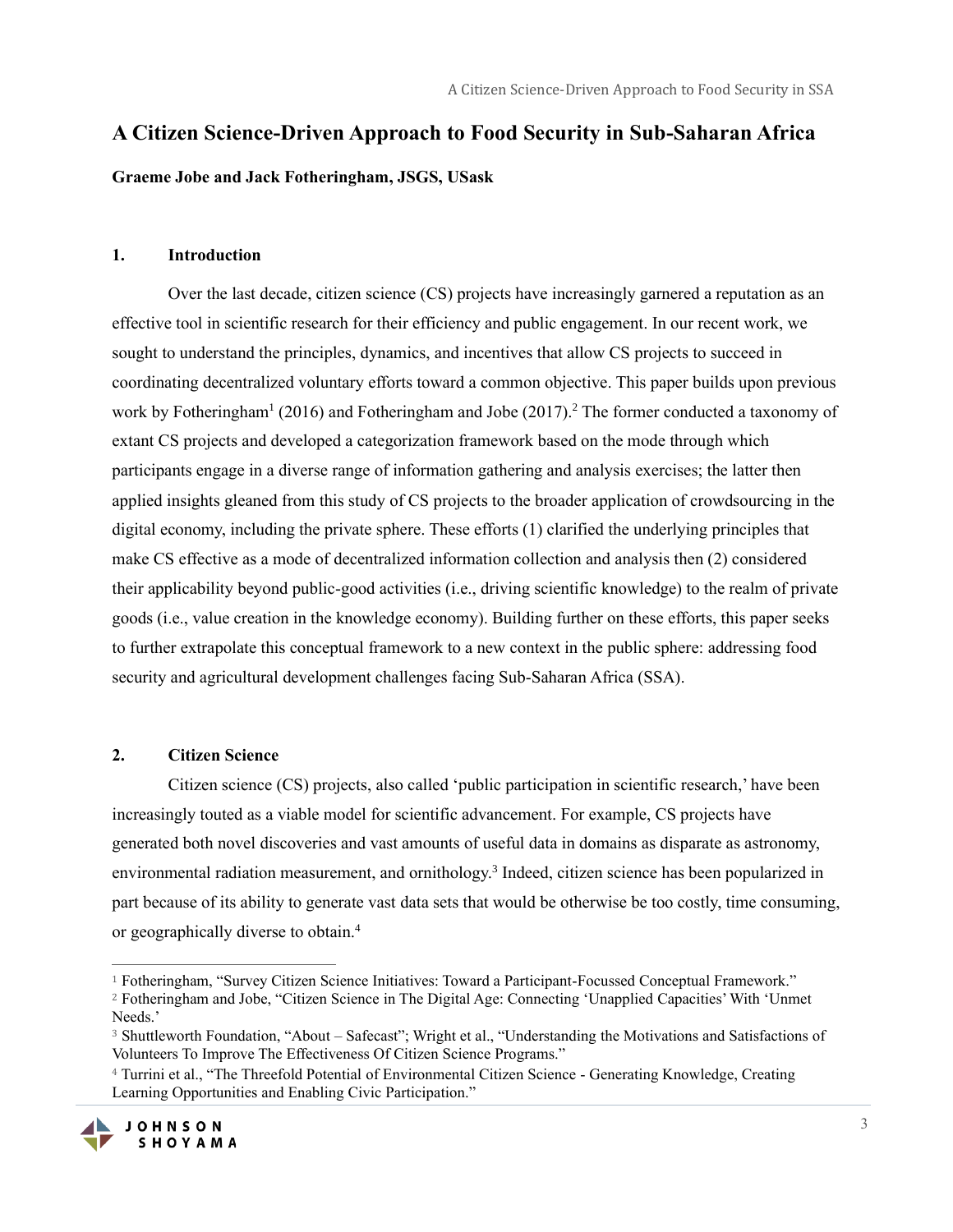Beyond their immediate utility in advancing scientific knowledge, CS projects have also demonstrated the potential to increase scientific literacy and produce positive attitudinal changes towards scientific research and learning among their participants.<sup>5</sup> In the domain of ecology and conservation, CS projects have been identified as a means of increasing public participation and policy-making effectiveness.<sup>6</sup> However, CS faces its challenges. While citizen science (CS) projects have been demonstrated to produce accurate (typically open access) data, only a small proportion of these data make their way to publication in a scientific journal.<sup>7</sup>

The majority of extant literature on CS projects themselves tends to focus on characteristic aspects such as the reliability of data they produce, their advantages over conventional research project structures, and their effects on participants' attitudes and scientific literacy.<sup>8</sup> In contrast, our previous work has examined the various functions of participants within CS projects in order to develop an approach to understanding how crowdsourcing and participatory research—given the ubiquity of ICT in the digital age—may be applied beyond the domains of scientific research and conservation efforts.

#### **2.1** *Citizen Science in the Digital Economy and Beyond*

CS in its current form would not exist without the widespread adoption of smartphones and Web 2.0 platforms, which have enabled instant and ongoing global interconnectedness.<sup>9</sup> Although CS is characterized by unique forms of participation and interaction, it can be understood more broadly in terms that apply equally to similar non-CS activities such as end-user innovation, mass collaboration, and crowdsourcing.<sup>10</sup> In a fundamental sense, we consider all such activities to be means of connecting 'unmet needs' with 'unapplied capacities'. In the digital economy, this connection is maintained on an ongoing basis, in real time, and across an interconnected globe. Further, connections need not operate unidirectionally in discrete phases from 'needs' to 'capacities' or vice versa; they often operate bidirectionally and on a continual basis.

The Zooniverse platform is a ready example of such connections within the CS space. Through the platform, volunteer participants are able to seek out exciting initiatives to which they can apply their capacities, whether they are highly skilled or simply willing to carry out tasks requiring a human eye or

<sup>&</sup>lt;sup>10</sup> Thomke and von Hippel, "Customers as Innovators."



<sup>5</sup> Crall et al., "The Impacts of an Invasive Species Citizen Science Training Program on Participant Attitudes, Behavior, And Science Literacy."

<sup>6</sup> Tulloch et al., "Realizing the Full Potential of Citizen Science Monitoring Programs."

<sup>7</sup> Theobald et al., "Global Change and Local Solutions."

<sup>8</sup> Turrini et al., "The Threefold Potential of Environmental Citizen Science - Generating Knowledge, Creating Learning Opportunities and Enabling Civic Participation."

<sup>9</sup> McKinsey Global Institute, "Disruptive Technologies: Advances That Will Transform Life, Business, and the Global Economy."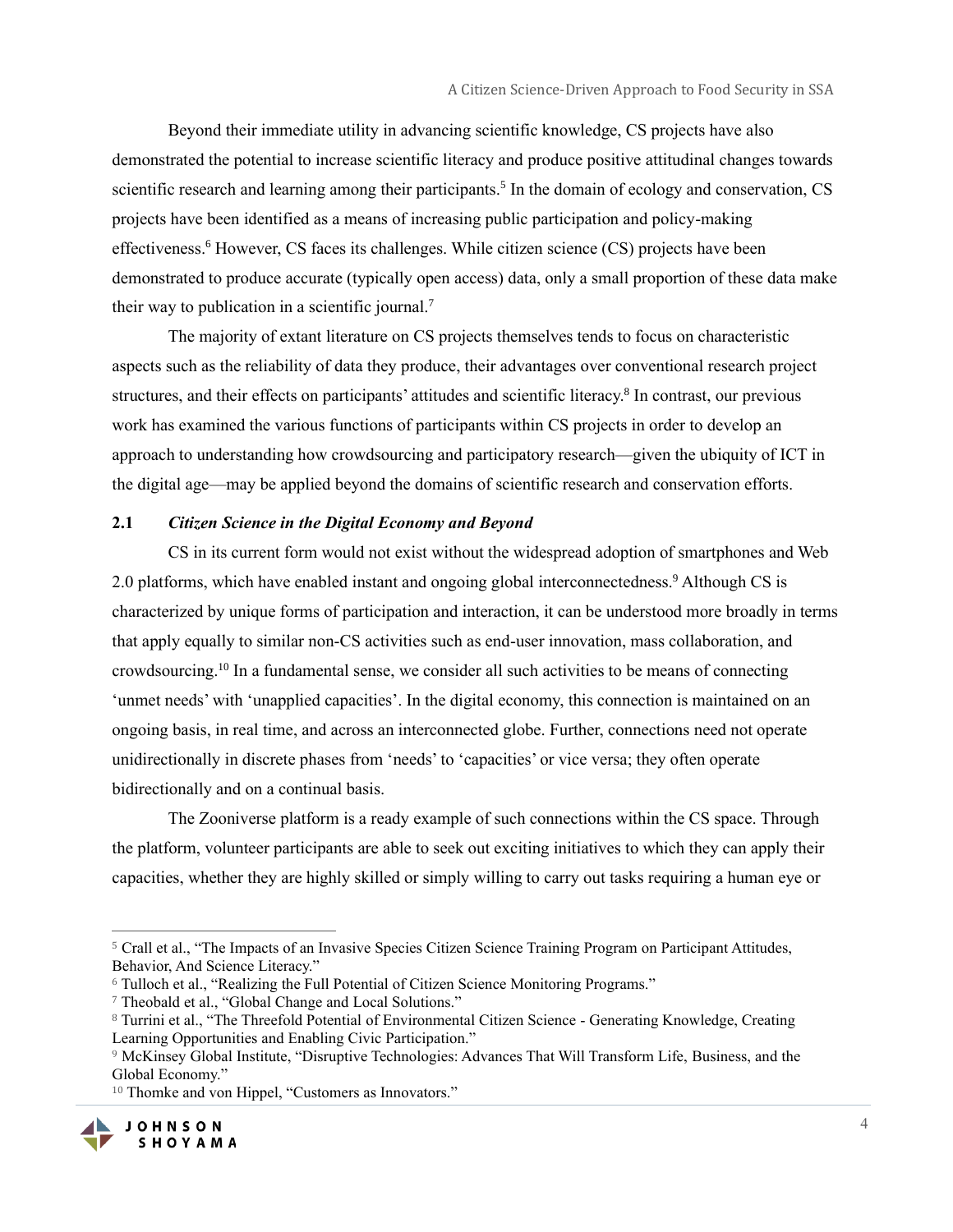basic decision-making abilities in service of the public good. At the same time, researchers, conservationists, or users with raw, unanalyzed datasets can use the Zooniverse platform to find and connect with willing participants.

CS projects find additional benefits not often present in more traditional research and datagathering domains. Such benefits include an increased number and geographic distribution of available participants, reduced transaction and labour costs, and an increased public interest in the subject area.<sup>11</sup> However, our previous work<sup>12</sup> (2017) revealed that these strengths may not apply to economic valuecreation activities that serve a profit motive, potentially for the same reasons not much CS work gets published. This points to the fact that, while CS is a promising tool for collecting data and translating it into knowledge, it can be difficult to find a place for this knowledge (i.e., both in terms of dissemination and eventual use-cases).

Since the beginnings of organized citizen science over a century ago, the vast majority of CS projects have focused on conservation and ecological research.<sup>13</sup> Yet the advantages of participatory research—scalability, cost-effectiveness, and public engagement among them—may translate into other fields of research such as agriculture and agricultural development.<sup>14</sup> Indeed, CS projects—as part of a broader trend within the international scientific community towards open data and crowdsourcing—have been identified as holding significant potential to address many of the most difficult challenges in agricultural development today.<sup>15</sup>

#### **2.2** *Why Sub-Saharan Africa as a Case Study?*

Our reasons for choosing SSA as a case study are threefold. First is the utilitarian case: where traditional efforts have largely failed, CS-inspired projects offer many promising pathways to address severe global challenges in poverty and food insecurity. Globalization has had a disproportionate effect within the developing world due to a wide variance in relative institutional and economic capacities held between various regions and countries.<sup>16</sup> SSA has suffered the largest failure of globalization in terms of poverty reduction and pro-poor growth. In the period between 1981 and 2005, the proportion of people in

<sup>&</sup>lt;sup>16</sup> Thorbecke, "The Interrelationship Linking Growth, Inequality and Poverty in Sub-Saharan Africa."



<sup>11</sup> Crall et al., "The Impacts of an Invasive Species Citizen Science Training Program on Participant Attitudes, Behavior, And Science Literacy."

<sup>12</sup> Fotheringham and Jobe, "Citizen Science in the Digital Age: Connecting 'Unapplied Capacities' With 'Unmet Needs."

<sup>13</sup> Crall et al., "The Impacts of an Invasive Species Citizen Science Training Program on Participant Attitudes, Behavior, And Science Literacy."

<sup>14</sup> Ryan et al., "The Role of Citizen Science in Addressing Grand Challenges in Food and Agriculture Research." <sup>15</sup> Ryan et al.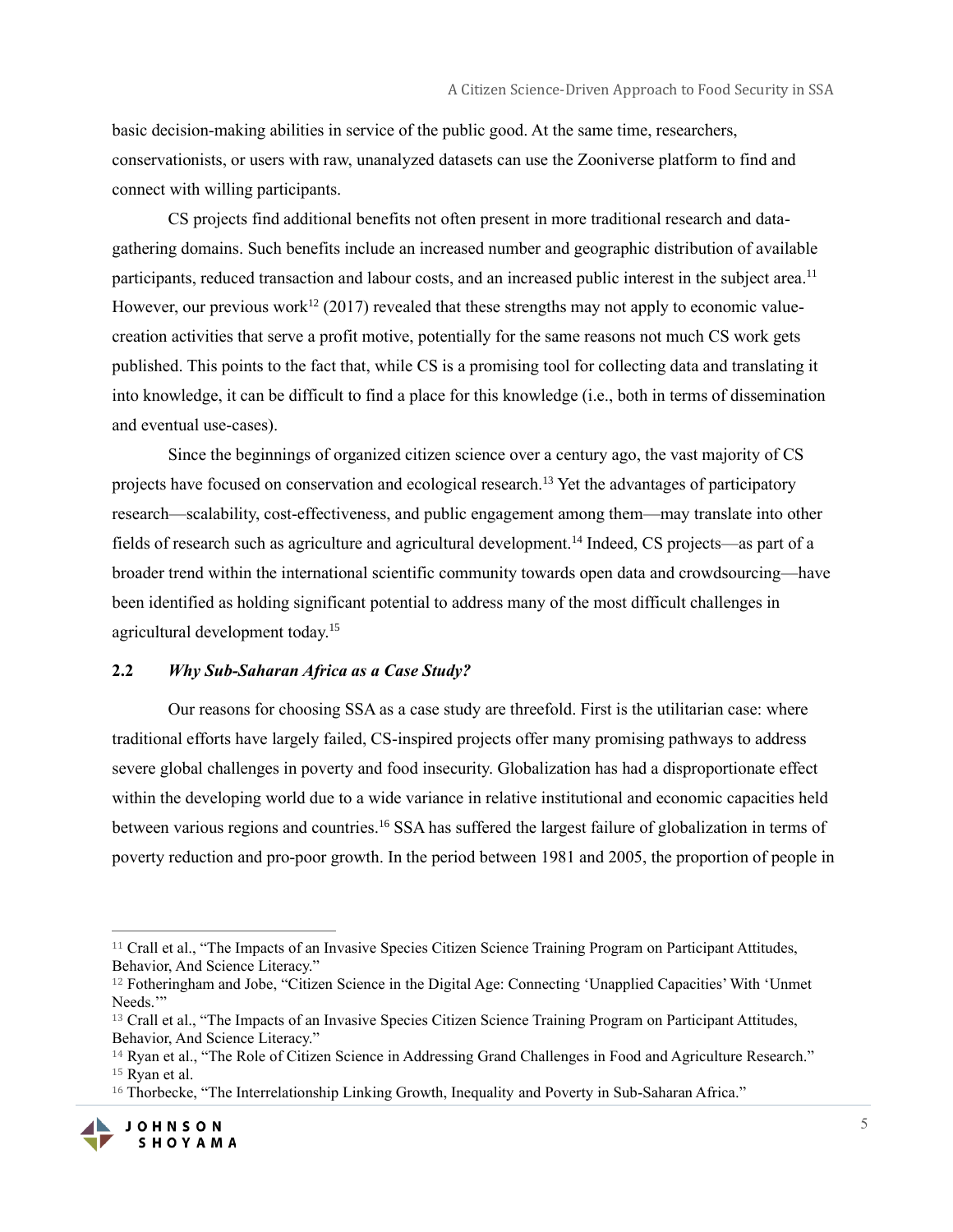SSA living under 1.25 USD per day virtually remained constant while "the absolute number of poor almost doubled."<sup>17</sup> Indeed, rates of poverty and hunger in SSA have been climbing since 2015.<sup>18</sup>

Second, CS-driven projects may be particularly well-suited to overcoming challenges that are, while not endemic to SSA, particularly common there. The vast majority of the labour force in sub-Saharan countries participates in the agriculture sector by utilizing traditional farming practices and producing entirely for personal consumption within a family unit.<sup>19</sup> Additionally, a lack of infrastructure such as irrigation means that the widespread adoption of improved crop varieties and modern agricultural inputs, even those which have been subsidized to promote development, is unlikely.<sup>20</sup> The CS approach requires less government coordination and physical infrastructure than traditional research approaches. In short, the CS approach may be able to circumvent barriers that face orthodox development approaches and fulfil these unmet needs.

Our third reason is the extent to which the capacities necessary for the implementation of CSdriven projects already exist in SSA. While government coordination and physical infrastructure may be lacking, CS projects have the potential to make use of existing local infrastructure, local knowledge, and other capacities. These include but are not limited to satellite imagery of land cover, local ethno agronomic knowledge, widespread mobile phone adoption, and existing development networks.<sup>21</sup> In sum, there are unique demands and unique capacities that, together, make SSA a good case study for the application of CS projects and CS framework to the food security and sustainable agricultural development context.

While these features make SSA a particularly suitable early case, we must note that other regions and development contexts and challenges may offer promising directions for future work. Indeed, some of the projects highlighted here have been carried out concurrently in South Asia and Central America.<sup>22</sup> Nonetheless, SSA provides clear-cut examples of the benefits of the CS-approach.

<sup>22</sup> van Etten et al., "First Experiences with a Novel Farmer Citizen Science Approach."



<sup>17</sup> Thorbecke.

<sup>&</sup>lt;sup>18</sup> FAO, "2019 - The State of Food Security and Nutrition in the World (SOFI): Safeguarding Against Economic Slowdowns and Downturns | World Food Programme."

<sup>&</sup>lt;sup>19</sup> Lemba et al., "Intervention Designs for Household Food Security."

<sup>20</sup> van Etten, "Crowdsourcing Crop Improvement in Sub-Saharan Africa."

<sup>21</sup> Rist and Dahdouh-Guebas, "Ethnosciences––A Step Towards the Integration of Scientific and Indigenous Forms of Knowledge in The Management of Natural Resources for the Future"; Ramirez-Garcia, "Ethnoagronomy And Sustainable Community Development"; Fritz et al., "Geo-Wiki"; See et al., "Improved Global Cropland Data as an Essential Ingredient For Food Security."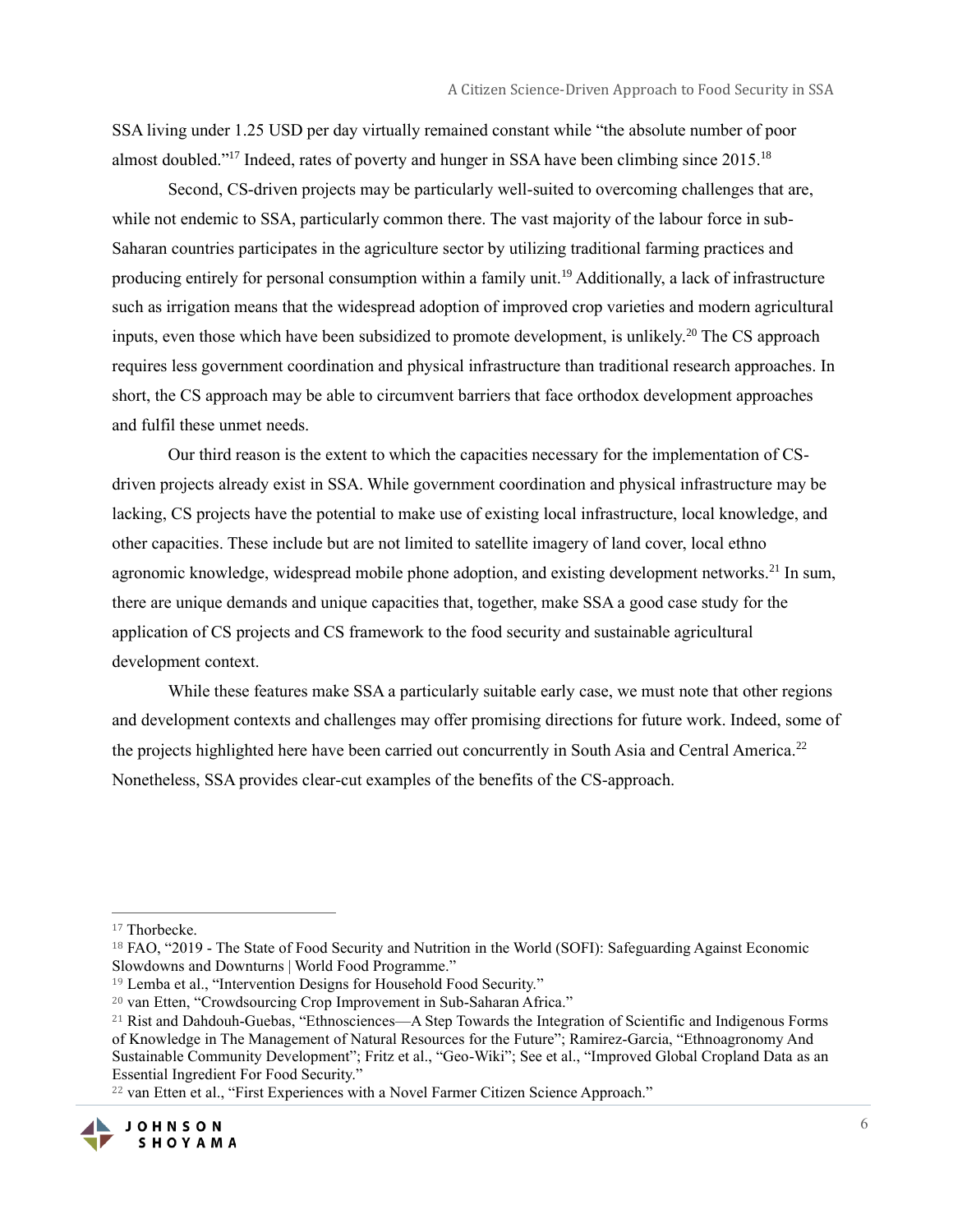#### *2.3 Food Security in SSA*

Food security has been defined by the Food and Agriculture Organization of the United Nations (FAO) in the following terms, "Food security exists when all people, at all times, have physical and economic access to sufficient, safe and nutritious food that meets their dietary needs and food preferences for an active and healthy life."<sup>23</sup> Since 2015, global food insecurity and hunger have increased in both relative and absolute terms.<sup>24</sup> In sub-Saharan Africa (SSA), undernourishment has increased to 22.8 per cent—the highest proportion of any subregion today<sup>25</sup>.

Through a preliminary examination of relevant publications, it appears there are at least four specific dimensions of food security in SSA which are being addressed by existing and potential CS- or crowdsourcing-based projects. The first of these dimensions is seed development and innovation, which has been addressed by community seed banks, participatory variety selection projects, and participatory plant-breeding projects<sup>26</sup>. A second dimension, environmental and crop data collection and analysis, includes land use and land cover data projects, water and rainfall observations, soil conditions, pest observations, and crop disease observations.<sup>27</sup> Thirdly, human mobility data has been identified as a means to predict human responses to famine and ecological disasters.<sup>28</sup>

The last area of food security for which the CS approach holds promise is improving data collection on inventory rotation, tracking foodborne illness, and monitoring disease and malnutrition.<sup>29</sup> Although CS projects addressing this dimension of food security are undoubtedly important, we consider them to fall beyond the scope of this paper as they do not directly pertain to agricultural development.

<sup>&</sup>lt;sup>23</sup> FAO, "Rome Declaration and Plan of Action."

<sup>&</sup>lt;sup>24</sup> FAO, "2019 - The State of Food Security and Nutrition in the World (SOFI): Safeguarding Against Economic Slowdowns and Downturns | World Food Programme."

<sup>25</sup> FAO.

<sup>26</sup> van Etten et al., "First Experiences with a Novel Farmer Citizen Science Approach"; van Etten, "Crowdsourcing Crop Improvement in Sub-Saharan Africa."

<sup>27</sup> See et al., "Improved Global Cropland Data as an Essential Ingredient for Food Security"; Fritz et al., "Geo-Wiki"; Rossiter et al., "Can Citizen Science Assist Digital Soil Mapping?"; Ramcharan et al., "A Mobile-Based Deep Learning Model for Cassava Disease Diagnosis."

<sup>&</sup>lt;sup>28</sup> Zufiria et al., "Identifying Seasonal Mobility Profiles from Anonymized and Aggregated Mobile Phone Data. Application in Food Security."

<sup>&</sup>lt;sup>29</sup> Soon and Saguy, "Crowdsourcing"; Enenkel et al., "Food Security Monitoring via Mobile Data Collection and Remote Sensing."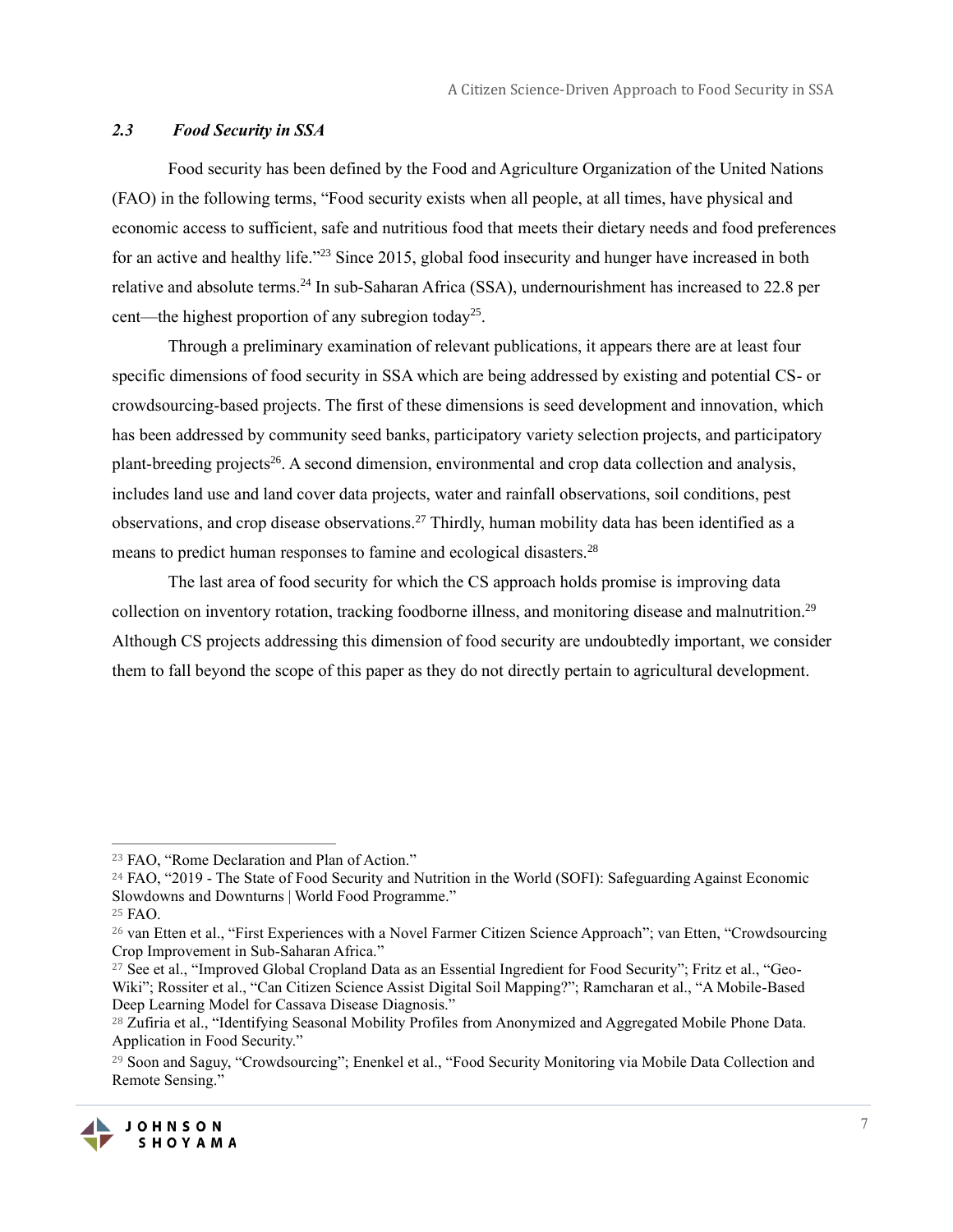#### **3. Conceptual Framework and Methodological Limitations**

This account is preliminary—both as it relates to the literature and in terms of the available evidence for emergent trends and possibilities. Our aim is merely to advance clear argumentation demonstrating the possibility—if not probability—of a range of diverse outcomes and their implications. This will be achieved first through bringing greater conceptual clarity to differentiated modes of CS participation, and second through illustrative examples corresponding to each category, appearing, respectively, in the Conceptual Framework and Analysis sections to follow. The case studies presented in the Analysis section are intended only to provide reference points for recent and emerging developments in CS-based food security projects in SSA.

#### *3.1 Conceptual Framework*

Our previous work $^{30}$  sought to categorize CS projects based on the function of CS participants within the project. Rather than pre-establishing these categories and then populating them with examples, this study examined approximately 30 different CS projects and inductively created categories to highlight such distinctions. The CS projects surveyed were sufficiently different to establish four categories: Active Data Collection, Passive Data Collection, Skilled Data Analysis, and Unskilled Data Analysis. This section provides a brief outline of each category.

#### *3.2 Active Data Collection*

As the name suggests, participants in Active Data Collection projects play an active role in collecting data to be used in the study. These projects usually require participants to have some knowledge of the field they are working in, and generally provide them with this information as a part of the project. Participants do not analyze the data but submit it (often electronically) to the researchers. In this model, 'participatory monitoring' projects, such as migratory bird counts and volunteer water sampling programs, are included in this category. Likewise, participatory variety selection projects and soil mapping projects are included in this category.

#### *3.3 Passive Data Collection*

Participants in Passive Data Collection projects do not make regular, pointed efforts to collect data, but rather consent to using some kind of sensor to monitor some aspect of their environment. These types of projects are sometimes considered to be distinct from Citizen Science because they often do not actively involve their participants. In the context of SSA food security projects, this category similarly

<sup>30</sup> Fotheringham and Jobe, "Citizen Science in the Digital Age: Connecting 'Unapplied Capacities' With 'Unmet Needs."

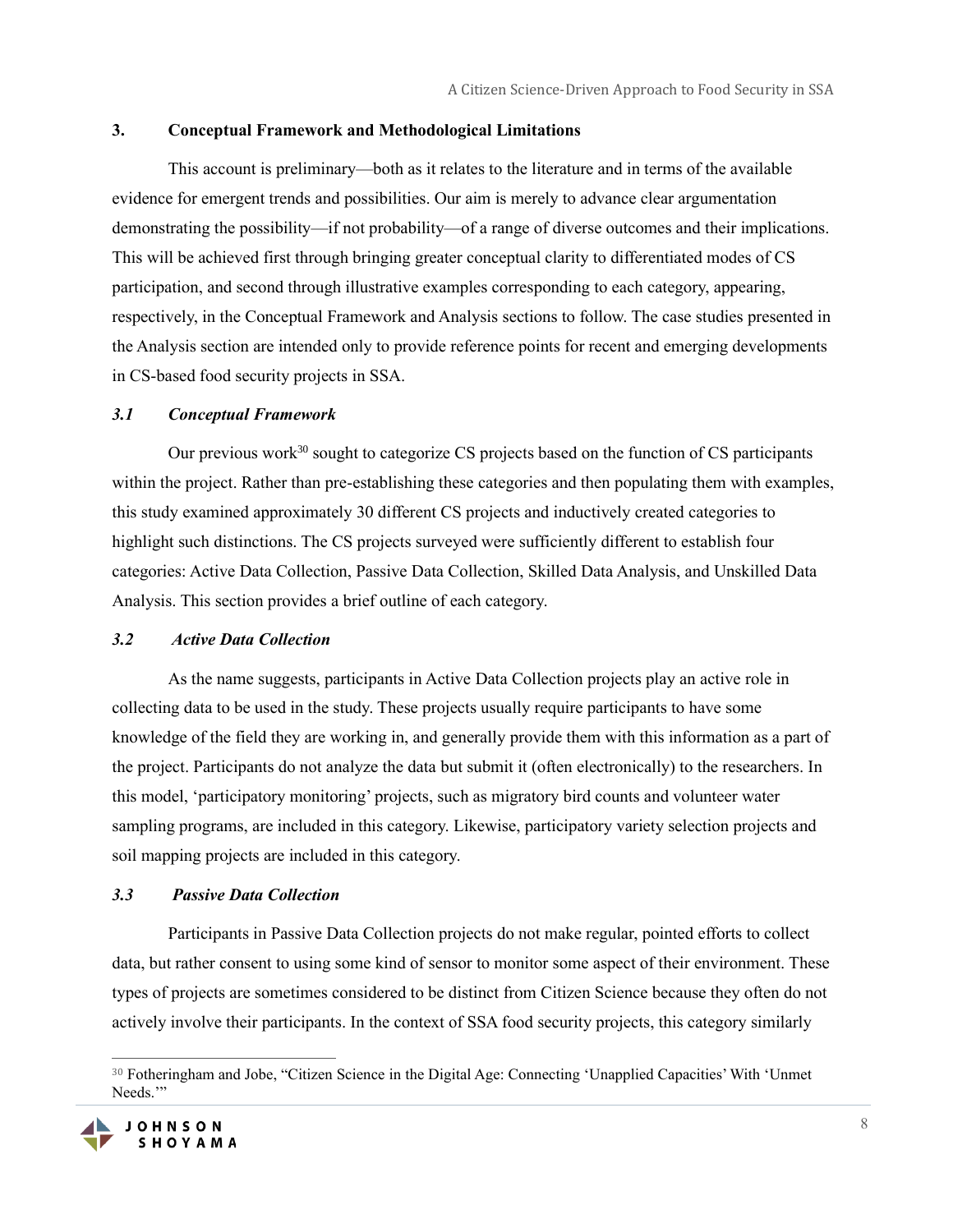includes data gathered in some way by people who could only passively be characterized as 'participants,' such as data collected from mobile phone users.

#### *3.4 Skilled Data Analysis*

Participants in Skilled Data Analysis projects analyze data provided to them by the research organization running the project. These projects require a substantive degree of relevant knowledge in order to contribute. Some Skilled Data Analysis projects provide participants with training modules in order to gain this knowledge, while others require that participants pass a test of their knowledge in order to participate. Both of these measures are intended to ensure that participants' contributions are accurate.

#### *3.5 Unskilled Data Analysis*

Participants in Unskilled Data Analysis projects do not require more than a layperson's knowledge of the data they are analyzing. For instance, such analysis can be the identification of simple colours or objects in photographs, or the transcription of handwritten documents. These projects often require analyses to be verified by multiple participants to ensure accuracy.

| Category | Participants<br>collect data | Participants<br>analyze data | <b>Researchers collect</b><br>data about<br>participants | Requisite level of<br>knowledge for<br>participation |
|----------|------------------------------|------------------------------|----------------------------------------------------------|------------------------------------------------------|
| A.D.C.   | Yes                          | No                           | N <sub>o</sub>                                           | Sometimes                                            |
| P.D.C.   | Yes                          | N <sub>o</sub>               | No                                                       | Sometimes                                            |
| S.D.A.   | No                           | Yes                          | Sometimes                                                | Yes                                                  |
| U.D.A.   | No                           | Yes                          | Sometimes                                                | No                                                   |

Table 1: Characteristics of CS Projects by Category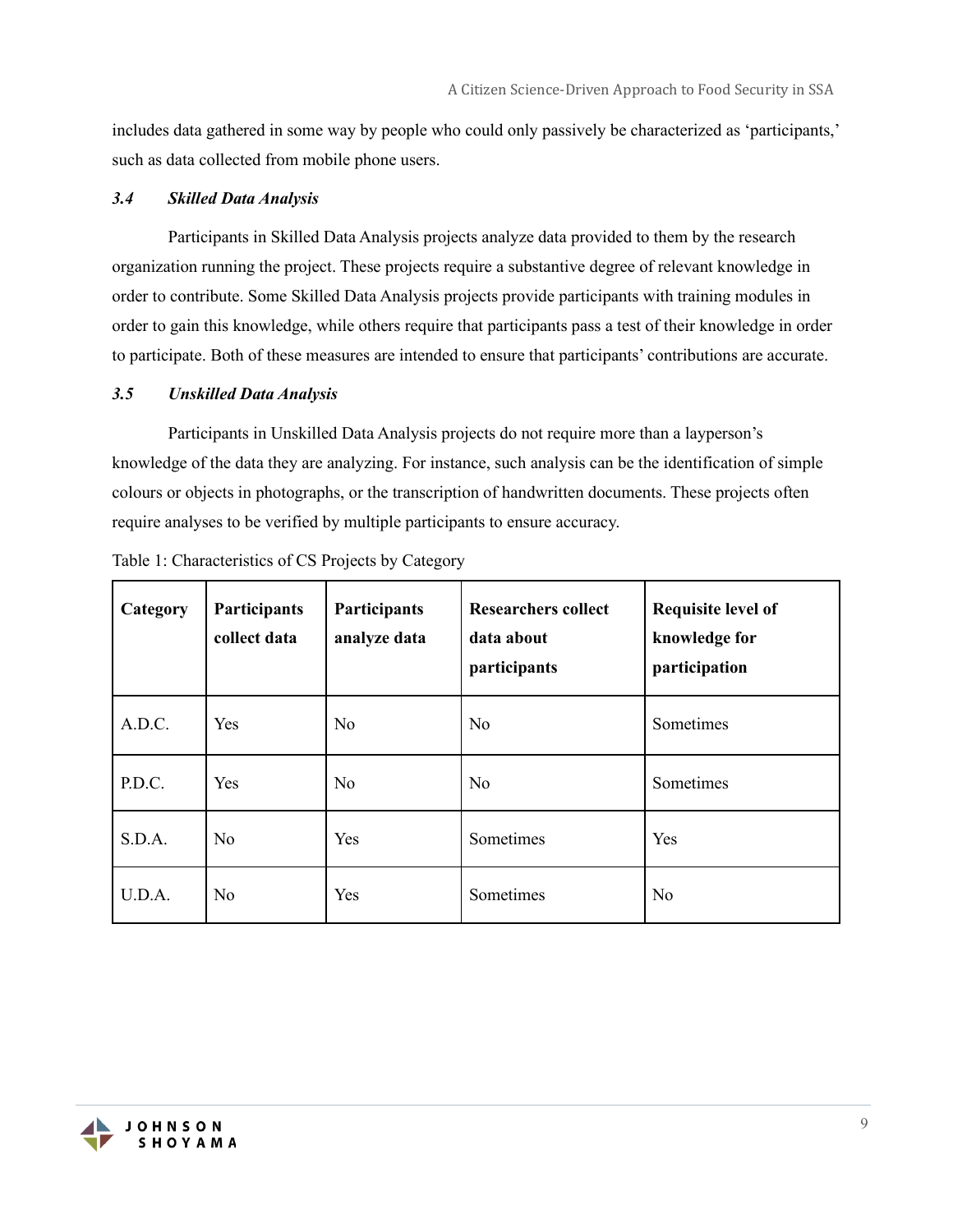#### **4. Case Studies & Analysis**

This section examines if and to what extent each category of the conceptual framework applies to various modes of participation in crowdsourced or CS-like projects in the context of food security in SSA. It is our aim that, with features of specific CS projects in mind, analogies and disanalogies with existing and prospective crowdsourcing food security and development projects will become more readily apparent. After establishing these benchmarks for comparison, we proceed to describe and compare existing corollaries in SSA food security and explore the potential for corollaries that have not yet been established.

This section examines specific participatory research or crowdsourced projects from the SSA context. While there are compelling examples that align with three of the categories in our previous typology, these examples reflect the emergent and exploratory nature of CS and similar projects within the space of agricultural development and food security, especially in SSA. Two of the examples presented here are INGO-funded pilot research programs concerned with agricultural development and food security.<sup>31</sup> Though the experimental nature of these projects reflects the infancy of participatory and crowdsourcing-based research in addressing food insecurity and agricultural development in SSA (and elsewhere), we agree with the associated researchers that, together, these projects demonstrate considerable promise and point to several potential policy avenues.

#### *4.1 Active Data Collection: TRICOT Projects*

The Triadic Comparison of Technologies (Tricot), part of the CGIAR Research Program on Climate Change, Agriculture and Food Security (CCFAIS)<sup>32</sup>, is an approach to participatory variety selection (PVS) that incorporates elements of informal research and design (IRD). However, this approach also represents a novel development in PVS in four respects: (1) the variety selection is conducted through single-blind trials; (2) the data are preferably reported by farmers themselves; (3) data analysis is conducted through the Bradley-Terry model for ranking data; and (4) the trial data is assessed alongside relevant environmental data. This project was developed as a contribution to the CGIAR Research Program on Climate Change, Agriculture, and Food Security (CCAFS). Its constituent teams conducted pilot variety selection trials in India, Kenya, Tanzania, Ethiopia, Honduras, Guatemala, and Nicaragua.

The basic design of a tricot variety trial involves the distribution of three unnamed seed varieties in separate packets to each participating farmer. Participants then grow these varieties in trial plots

<sup>31</sup> van Etten et al., "First Experiences with a Novel Farmer Citizen Science Approach"; Fritz et al., "Geo-Wiki." <sup>32</sup> van Etten et al., "First Experiences with a Novel Farmer Citizen Science Approach."

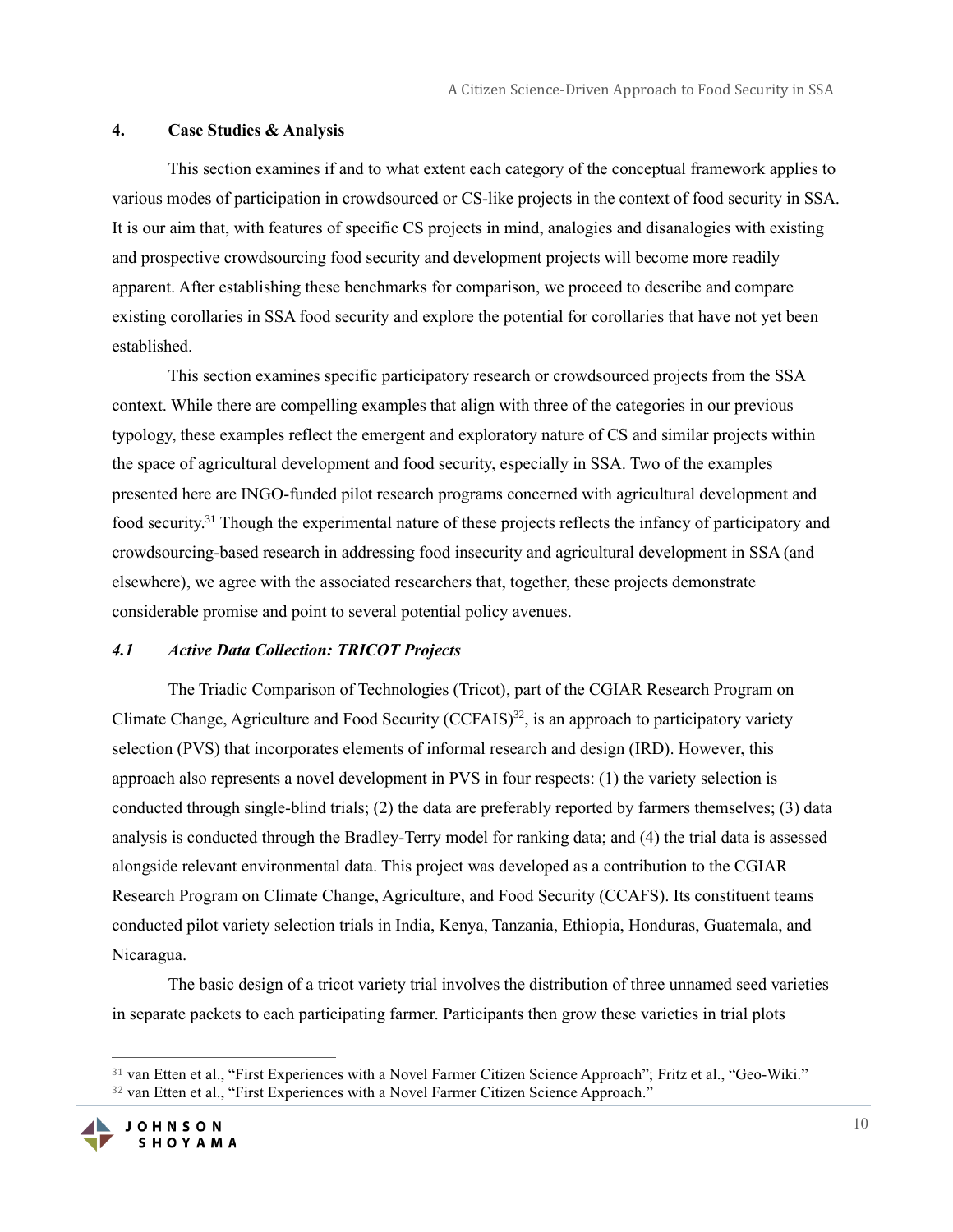alongside their own varieties. At the end of the crop cycle, participants rank order the performance of each trial variety with respect to "plant vigour, pest resistance, disease resistance and plant architecture" as well as overall performance relative to their own local variety. These pilot projects, conducted to develop and evaluate the methodology and potential of the tricot approach, yielded results indicating that the tricot method of participatory variety selection can effectively generate useful variety performance data for both seed and input suppliers, along with participating farmers themselves. This is particularly notable given that participation in a tricot PVS project is suitable for those who possess low levels of literacy.

The tricot pilot projects are an excellent example of an Active Data Collection project. Through the involvement of non-expert (e.g., non-agronomist) smallholder farmers with potentially low levels of literacy, tricot projects are capable of producing useful and reliable data on a massive scale. In particular, van Etten et al. identify three particular features of the tricot approach that make it useful and scalable: "low skills requirement"; "automatization and elimination of tasks"; and "cost reduction." These results are consistent with our previous finding that Active Data Collection projects are particularly well-suited for ecological projects because they offer a highly efficient means to obtain the necessary geographic breadth of data for the research in question.

While van Etten et al. also identify the need for further methodological development of the tricot approach, it nonetheless represents a promising avenue for smallholder participation in variety selection and agricultural innovation generally. As such, van Etten et al. call for the application of the tricot approach to be expanded beyond PVS into other farm technologies such as fertilizers and crop management products.

#### *4.2 Passive Data Collection: Seasonal Mobility Profiles*

The project "Identifying Seasonal Mobility Profiles from Anonymized and Aggregated Mobile Phone Data. Application in Food Security"<sup>33</sup> brought together a team of researchers from public research institutions, including the United Nations World Food Program Senegal and various European universities, to analyze anonymized and aggregated mobile phone data from a Senegalese telecommunications network. Using the supplied data sets, the team was able to identify delimited "livelihood zones" and track population variance within and among these zones over the course of a year (the temporal scope of the data set used). By combining these observations, the team could identify

<sup>&</sup>lt;sup>33</sup> Zufiria et al., "Identifying Seasonal Mobility Profiles from Anonymized and Aggregated Mobile Phone Data. Application in Food Security."

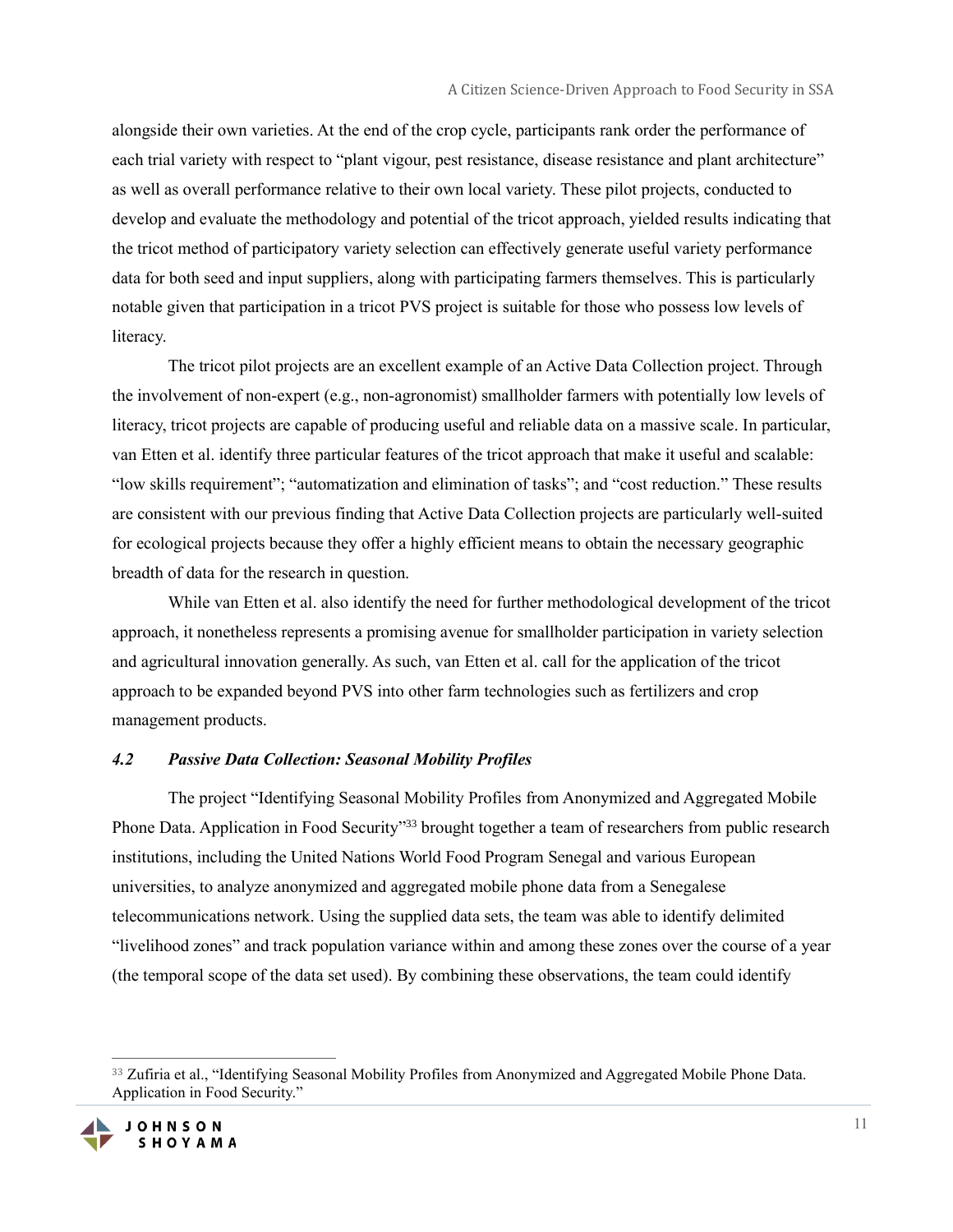specific mobility patterns (or "Matrix of Individual Trajectories" (IT-Matrix)) among large groups of people to produce "distinct human mobility profiles."

While this project centres on developing new methods and applications for the analysis of mobile phone data, the data itself (human mobility data) are collected passively through the regular use and carrying of mobile phones. As with so many other developments in both CS and big data, these data sets are relatively novel and would not exist without widespread adoption of smartphones throughout SSA (in this case, Senegal). Though this project is not a CS project in the sense that the individuals whose mobile phone data was aggregated were not active participants, we for Passive Data Collection projects under our framework.

Zufiria et al. advance this method of analyzing mobile phone data as a means of obtaining quantitative data on human behaviours related to agricultural cycles. This model presents a potential means by which policymakers in SSA could predict human mobility responses to external shocks such as disease outbreaks and food shortages.

In our previous research<sup>34</sup> examined this category through a project called "Safecast." This project provided participants with open-source designs for sensor modules used to measure environmental radiation and other air pollutants in their own homes. Using these data, Safecast "maintains the largest open dataset of background radiation measurements ever collected" with over 50 million readings to date.<sup>35</sup> Similar dedicated sensors, though relatively inexpensive, are not likely to be a viable means of passive data collection in many countries within SSA given current levels of poverty.<sup>36</sup> The project conducted by Zufiria et al. provides further evidence that the existing prevalence of mobile phones may be a useful alternative route for the passive collection of data.<sup>37</sup>

#### *4.3 Skilled Data Analysis: NULL*

When examining existing food security and agricultural development projects in SSA, we were unable to find projects which fit the criteria of this category. Although we found many projects, such as the Passive Data Collection project above, which involved skilled data analysis on the part of geographically diverse participants, these participants were too few in number and too specialized in the

<sup>&</sup>lt;sup>37</sup> Zufiria et al., "Identifying Seasonal Mobility Profiles from Anonymized and Aggregated Mobile Phone Data. Application in Food Security."



<sup>34</sup> Fotheringham and Jobe, "Citizen Science in the Digital Age: Connecting 'Unapplied Capacities' With 'Unmet Needs."

<sup>35</sup> Shuttleworth Foundation, "About – Safecast."

<sup>36</sup> van Etten et al., "First Experiences with a Novel Farmer Citizen Science Approach."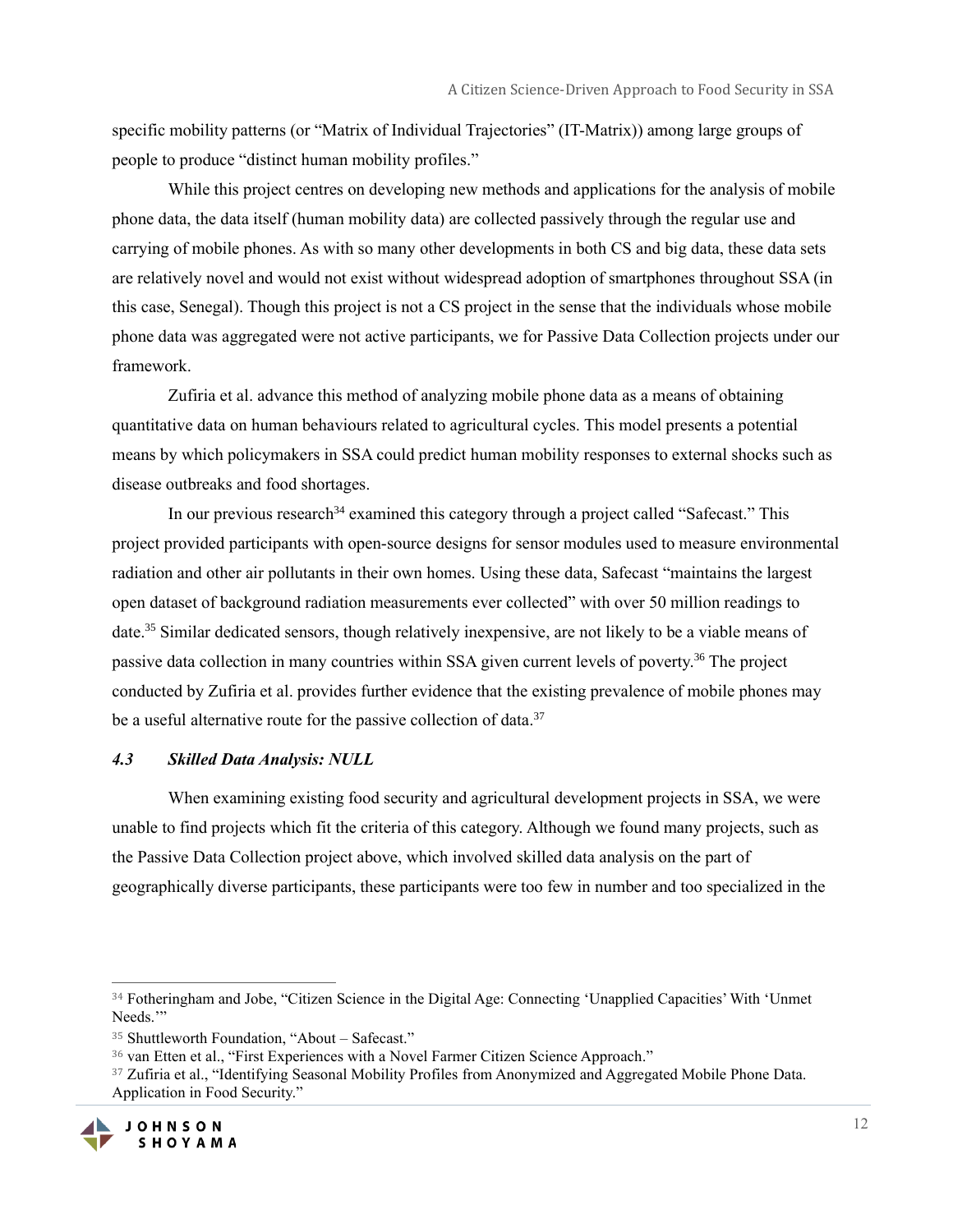field to reasonably be regarded as "citizen scientists," or indeed, "crowds."<sup>38</sup> While these projects often produce novel, data analysis-based solutions to food security and agricultural development issues, they do not offer the same benefits of scalability afforded by CS and crowdsourcing projects.<sup>39</sup>

As outlined in the previous section, our previous study<sup>40</sup> found that only 11 of the 145 CS projects studied could be classified as Skilled Data Analysis projects. More than half of these projects studied astronomy, and many of them relied upon participants' preexisting knowledge. While there are many amateur astronomists for instance, we suspect that very little unapplied capacity (in the form of unpaid skilled amateurs) exists to provide skilled data analysis that would advance food security and agricultural development efforts in SSA. It is also possible that the kinds of skilled data analysis currently required for advancing these efforts are not suitable for non-expert participants generally.

The case study used for Skilled Data Analysis in our previous work, Agent Exoplanet, is operated by the Los Cumbres Observatory Global Telescope Network. As a part of the project, citizen scientists are trained to use online software to detect the presence of exoplanets, and to analyze and classify 'lightcurves,' which allows researchers to estimate the size, orbital direction, velocity, and atmospheric composition of the exoplanets. While a similar format may be adopted for image-based disease detection, for instance, our preliminary findings suggest that these types of projects are less common both in the CS space and in comparable food security and development projects.

#### *4.4 Unskilled Data Analysis: GEO-Wiki Project*

GEO-Wiki is an online Web 2.0 platform designed to combine Google Earth satellite imagery and functionality with a crowdsourcing platform in order to improve global land cover data and to create hybrid land cover products which afford improved accuracy.<sup>41</sup> Using GEO-Wiki as a platform, USAID created a project wherein participants analyzed landsat imagery in Ethiopia in order to create an improved land cover product for Ethiopian crop land. Participants analyzed 1km<sup>2</sup> sections of land imagery—with about five per cent of Ethiopia's total land mass being analyzed. Through a process of interpolation, this sample was then used to create a cropland map for the whole country.<sup>42</sup>

<sup>42</sup> See et al., "Improved Global Cropland Data as An Essential Ingredient for Food Security."



<sup>&</sup>lt;sup>38</sup> Pokhriyal and Jacques, "Combining Disparate Data Sources for Improved Poverty Prediction and Mapping"; Ramcharan et al., "A Mobile-Based Deep Learning Model for Cassava Disease Diagnosis."

<sup>39</sup> Turrini et al., "The Threefold Potential of Environmental Citizen Science - Generating Knowledge, Creating Learning Opportunities and Enabling Civic Participation."

<sup>40</sup> Fotheringham and Jobe, "Citizen Science in the Digital Age: Connecting 'Unapplied Capacities' With 'Unmet Needs."

<sup>41</sup> Fritz et al., "Geo-Wiki."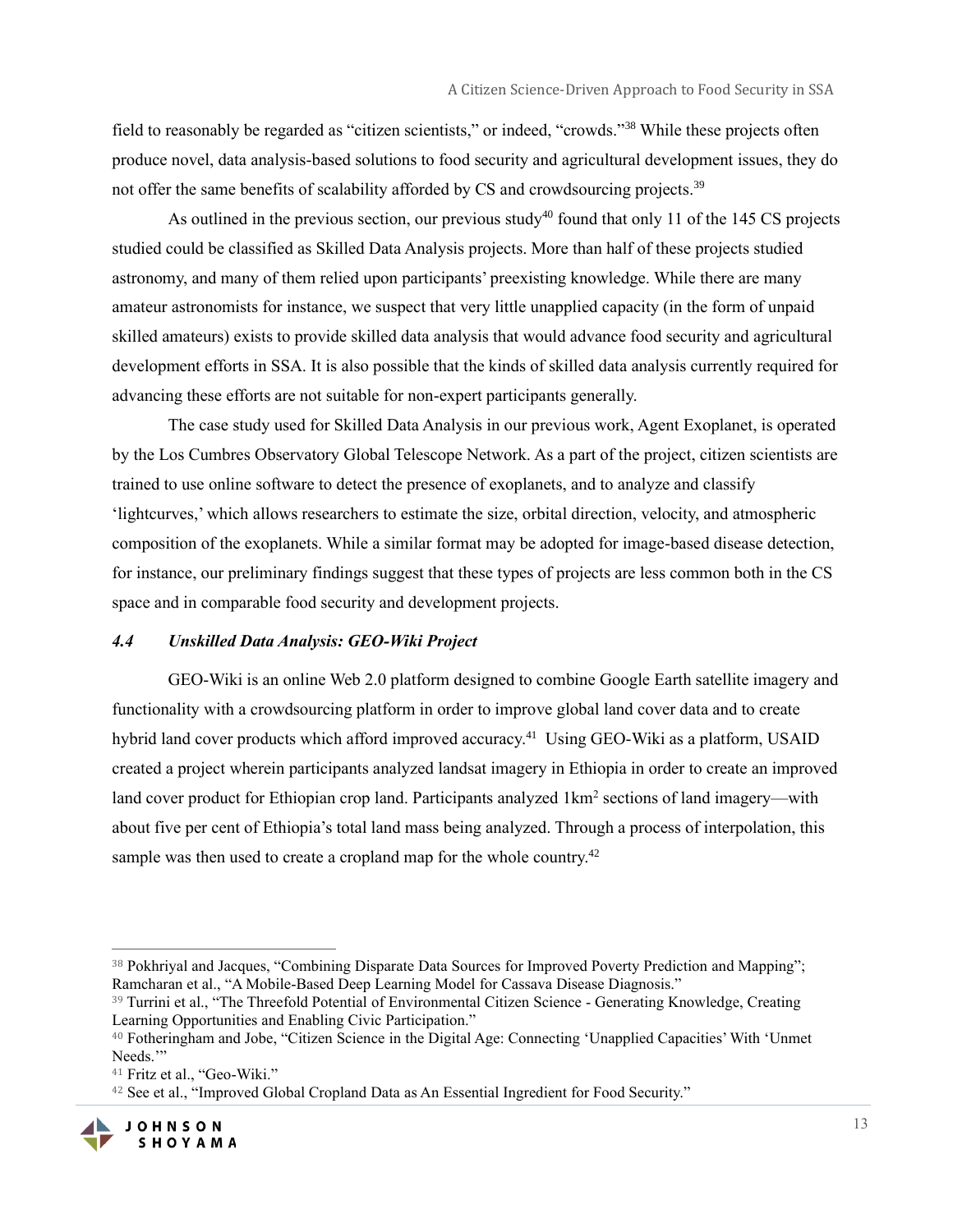Through a ground-truthing study, the land cover maps created through the project were shown to be more accurate than any existing land cover products for Ethiopia.<sup>43</sup> This individual project demonstrates the potential for the citizen science approach—and the use of GEO-Wiki in particular—to improve land cover data throughout SSA, where many countries would benefit from more accurate and comprehensive land cover products.

In our previous work<sup>44</sup>, we identified Old Weather as a particularly fitting example of an Unskilled Data Analysis project. Old Weather, which is offered through the cooperation of multiple museums and archives, is a project in which participants transcribe handwritten text from digital images of ship logs from the 19<sup>th</sup> and 20<sup>th</sup> centuries and collect relevant information on weather and sea ice conditions observed and recorded by the ships' crews. This meteorological data is then used to improve the accuracy of reanalysis and simulations of climate data. Although Old Weather and GEO-Wiki are substantially different projects in both form and content, both projects utilize the ability of generally unskilled participants to analyze vast amounts of data that are simultaneously readily available and, prior to being analyzed, difficult to make use of.

#### **5. Discussion & Policy Implications**

This section is intended as a preliminary step toward applying a CS framework for voluntary and broad-based participatory research to the context of food security and agricultural development efforts in SSA. As such, all of the policy ideas presented here are similarly preliminary and high-level and address neither specific challenges and policy concerns nor detailed pathways for their implementation. Nevertheless, our hope is that the following could inform further study and policy discussion.

Given the existing literature and food security projects which are already underway, it is possible that CS-based approaches are a feasible direction for international development—particularly sustainable agricultural development—in the context of SSA. While globalization has ameliorated poverty, hunger, and food insecurity for many, it has not been overly effective in reducing absolute levels of poverty.<sup>45</sup> In many ways, SSA and other developing regions have been excluded from the benefits of globalization, partly due to a low prioritization of pro-poor development strategies.<sup>46</sup>

<sup>46</sup> Nissanke, "A Quest for Pro-Poor Globalization"; Nissanke and Thorbecke, "Channels and Policy Debate in the Globalization–Inequality–Poverty Nexus."



<sup>43</sup> See et al.

<sup>44</sup> Fotheringham and Jobe, "Citizen Science in the Digital Age: Connecting 'Unapplied Capacities' With 'Unmet Needs."

<sup>45</sup> Wade, "Is Globalization Reducing Poverty and Inequality?"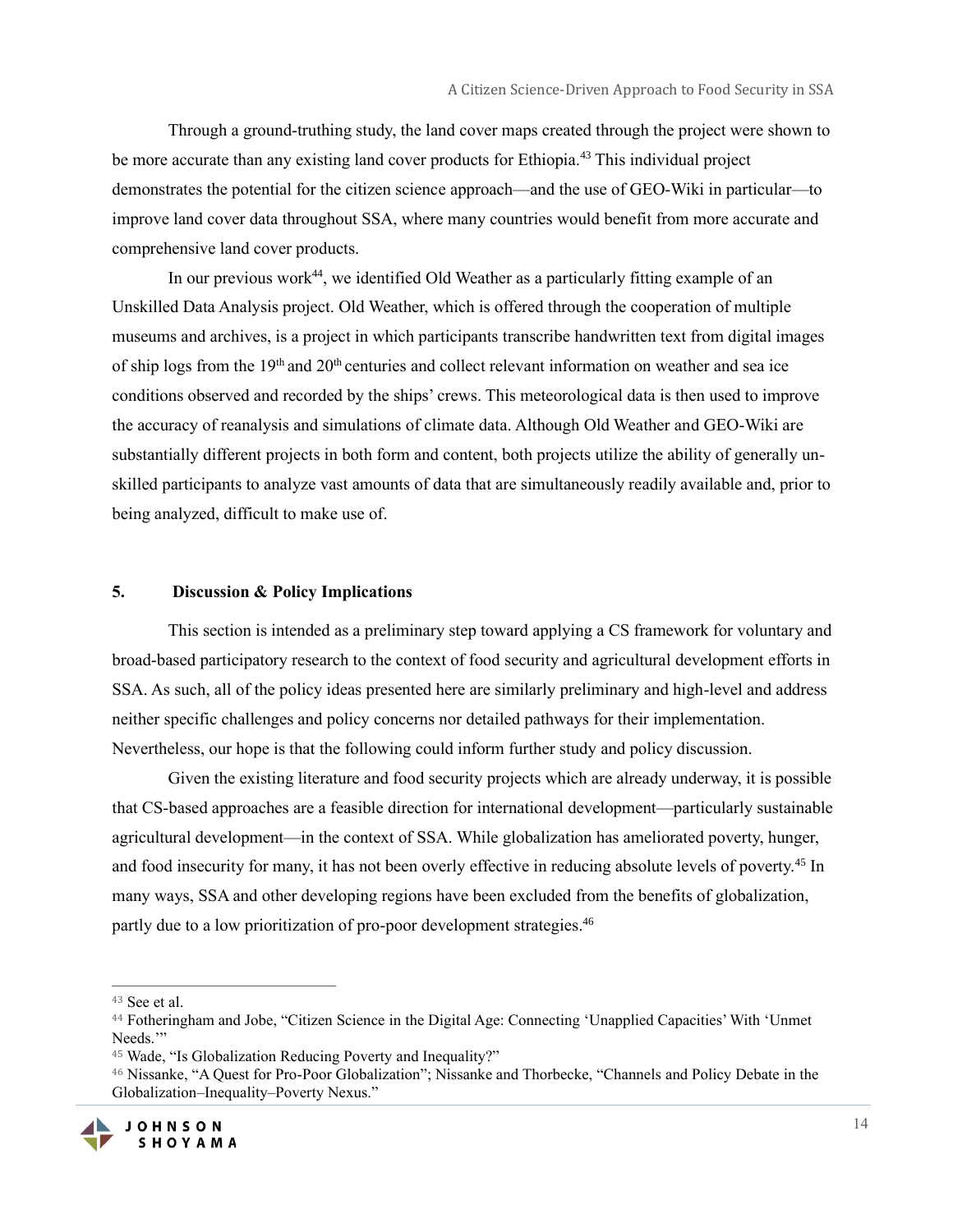For many of the same reasons globalization garners criticism, critics also have reason to be skeptical of development approaches that offer technology as a panacea for the endemic and seemingly intractable challenges—such as poverty traps of foreign aid and natural resource extraction<sup>47</sup>—that face most countries in SSA. Like globalization, groundbreaking advancements in biotechnology have largely fallen short on their promise to all but eradicate food insecurity, notwithstanding modest and uneven benefits to the developing world.<sup>48</sup> As these pitfalls make clear, the right institutional features must be in place to ensure that technology-driven development opportunities (e.g., access to mobile phones) truly help improve food security outcomes through the provision of public goods.

A CS-based approach may offer more effective solutions to regional food security and development challenges than these traditional approaches. By contrast, CS-driven initiatives (ongoing and prospective) largely operate outside of profit-motive incentives. Instead, they present the opportunity to marshall international development money funds, along with resources from corporate social responsibility efforts, to provide tools that will help (a) smallholder subsistence farmers and (b) government policymakers seeking to advance the public good. Indeed, one positive feature of CS-inspired approaches is that they have the potential to exist independent of the forces of economic globalization often rightly criticized for failing to achieve their purported benefits vis-à-vis poverty, food security, and agricultural development in SSA.

Moreover, the CS-driven approach to agricultural development and food security is realistic about what opportunities exist given the technology and available to most countries in SSA; while mobile phone adoption is prevalent, the farm machinery and infrastructure (e.g., irrigation) necessary for precision agriculture remain mostly out of reach. How can the mass adoption of cell phones and Web 2.0 be used to improve food security and development? It would appear that many potential answers to this question exist in the realm of CS and related approaches, which have been elucidated in our previous work (and that of others).<sup>49</sup> Much as how, in the commercial context, the vast collective populations of SSA countries can constitute a viable market despite low buying power, large populations can also constitute a large base of voluntary inputs into knowledge creation activities and processes in the CS context.<sup>50</sup>

Nevertheless, there are still significant challenges associated with large populations facing poverty and low levels of education. Thankfully, high levels of education are not a prerequisite for

<sup>50</sup> Diamandis and Kotler, "Abundance."



<sup>47</sup> Thorbecke, "The Interrelationship Linking Growth, Inequality and Poverty in Sub-Saharan Africa"; Perry et al., "Poverty Reduction and Growth."

<sup>48</sup> Taylor and Cayford, "American Patent Policy, Biotechnology, and African Agriculture."

<sup>49</sup> Ryan et al., "The Role of Citizen Science in Addressing Grand Challenges in Food and Agriculture Research"; Soon and Saguy, "Crowdsourcing"; See et al., "Improved Global Cropland Data as an Essential Ingredient for Food Security."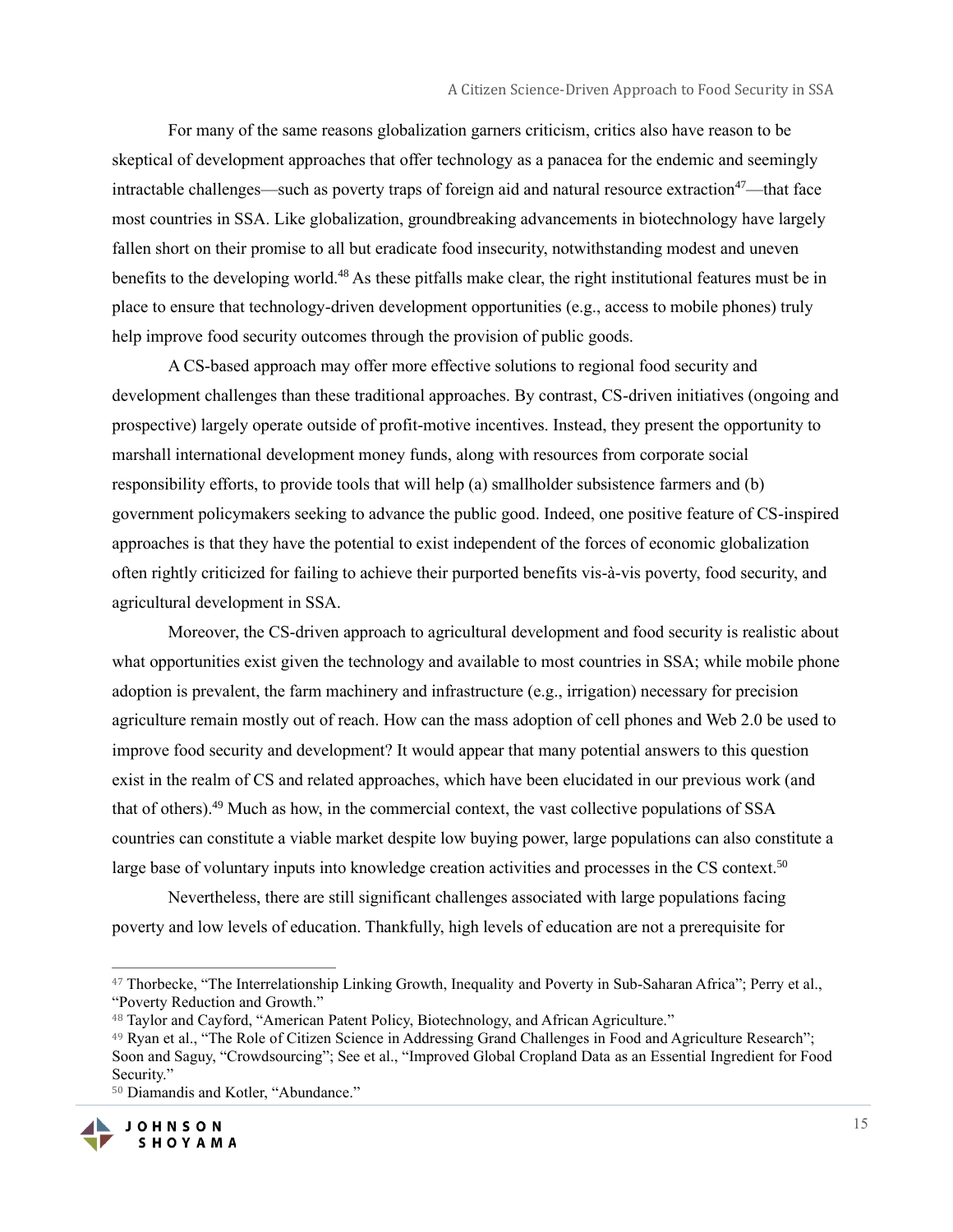many—perhaps even most—modes of participation, particularly Passive Data Collection and Unskilled Data Analysis. Even the tricot approach (Active Data Collection), which does rely on the agricultural knowledge and practices of rural smallholder farms, does not exclude those with low levels of literacy from participation.<sup>51</sup> Ultimately, this section presents policy discussion that applies insights drawn from Section 3 case studies; all recommendations relate to and cut across all four categories of the framework.

#### *5.1 Pathways to Policy Impact*

Setting the iterative process of developing more CS-based projects in motion will require significant government efforts, both foreign (e.g., aid and expertise), and domestic (e.g., policy implementation and oversight). Considerable support will be required, primarily for coordination, but also potentially to incentivize continual participation of 'citizens' whose engagement may wane over time.<sup>52</sup> However, using policy to build up the institutional and infrastructural (e.g., technological) capacity to better leverage technology toward achieving food security goals represents a promising pathway for international aid dollars. This is especially true given the extent to which most past efforts conducted through orthodox approaches to development have failed.

CS initiatives, especially in the context of sustainable development and food security, are generally not profit-driven. Instead, they exist to provide and enrich public goods such as ecological conservation, public health, and general advancement of the knowledge frontier. Goods that are both nonrivalrous and nonexcludable will be undersupplied in the free market, and thus can only be supplied at socially optimal levels by the public sector.<sup>53</sup> Indeed, dimensions of food security that are currently addressed by CS-driven projects such as non-improved crop variety selection and land cover products tend to be associated with low commercial exploitability, and to this extent, may be unlikely to attract much interest from the private sector. This is not to say that these efforts are necessarily opposed to commercial development; in broad terms, they can perhaps best be characterized as existing alongside them similar to open software and commercialized software, to borrow an example from van Etten.<sup>54</sup>

#### *5.2 Linking & Coordinating Existing Efforts*

Just as with other development contexts, the food security and agricultural development space is composed of many disparate actors, including NGOs, INGOs, governments, international governmental

<sup>54</sup> van Etten, "Crowdsourcing Crop Improvement in Sub-Saharan Africa."



<sup>51</sup> van Etten et al., "First Experiences with a Novel Farmer Citizen Science Approach."

<sup>52</sup> van Etten, "Crowdsourcing Crop Improvement in Sub-Saharan Africa"; Rossiter et al., "Can Citizen Science Assist Digital Soil Mapping?"; Wright et al., "Understanding the Motivations and Satisfactions of Volunteers to Improve the Effectiveness of Citizen Science Programs"; Crall et al., "The Impacts of an Invasive Species Citizen Science Training Program on Participant Attitudes, Behavior, And Science Literacy."

<sup>53</sup> Varian, *Microeconomic Analysis*.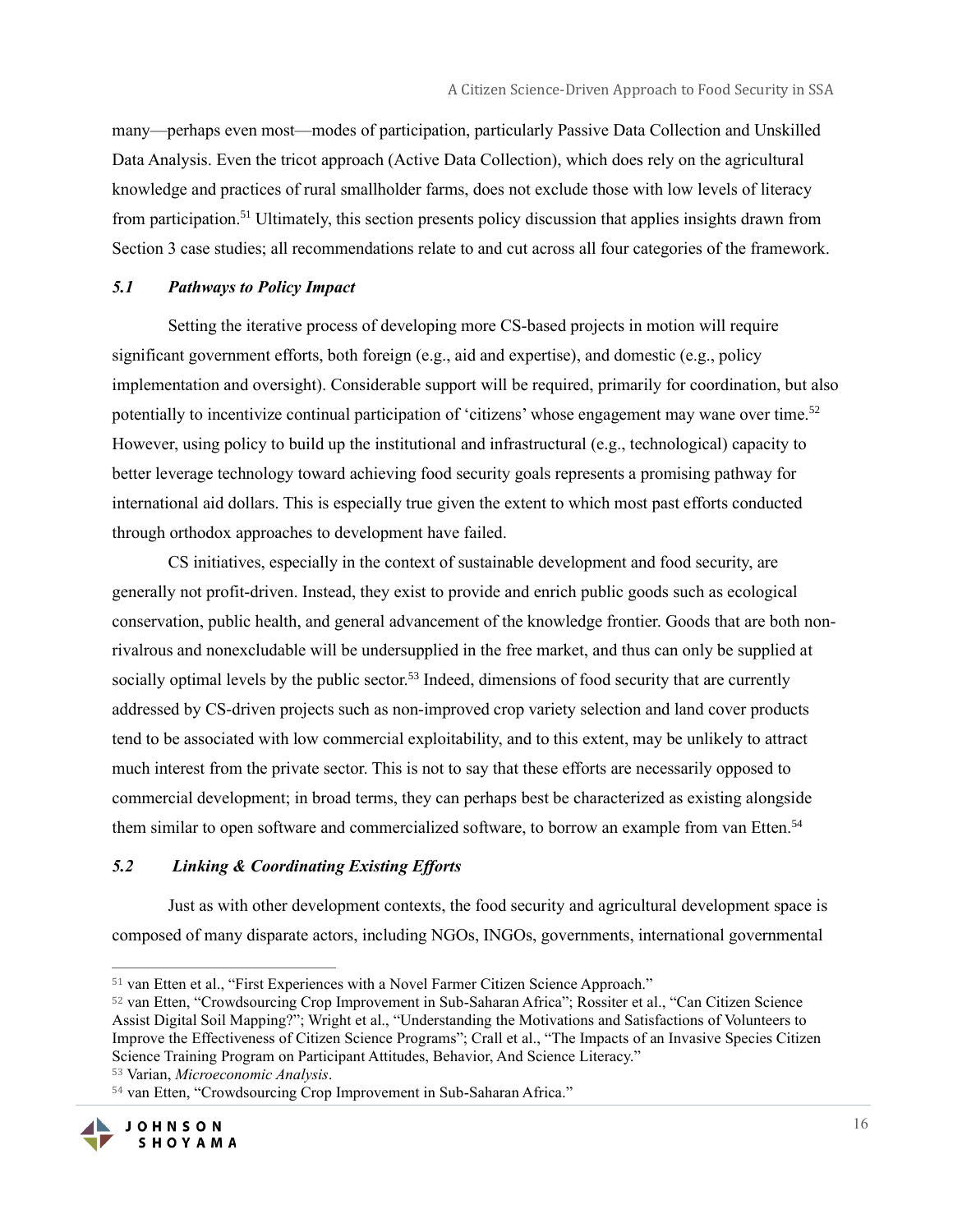organizations like the FAO, global epistemic communities, and private technological and agricultural companies. Notable organizations dedicated to researching and improving food security and sustainable agricultural development in SSA (among other regions) include the Open Ag Data Alliance, Group on Earth Observations (GEO), and Global Partnership for Sustainable Development Data. Many of these organizations have directly funded or helped to coordinate the projects featured in this paper.

However, the CS-based approach requires iterative and gradually more coordinated efforts newer iterations of existing projects can tweak design, implementation, and objectives to better align with those of other adjacent projects—all in the context of coordinated, mutually-beneficial larger scale food security efforts. For example, as outlined in Enenkel et al.'s study of a Doctors Without Borders (MSF) mobile phone-based food security project in Central African Republic, there is a great deal of potential for this kind of alignment to yield further efficiencies. Enenkel highlights that "creating internal capacities within aid organizations is...not enough, because large data volumes and tailored products require dedicated hardware and expertise," thus necessitating "partnerships between the research community and stakeholders who can apply these solutions in the field."<sup>55</sup> Such a partnership might take the form of 'stacking' food security data collection with vaccination campaigns, or the distribution of tricot trial seed packets from existing aid distribution points.<sup>56</sup> Leveraging existing capacities in this way will likely be crucial to the success of a broad-based CS approach to food security and development.

In another example, (Blank et al.) points out that most barriers to improving global cropland data relate not to technology but rather "the need to harmonize the definition of cropland, share existing data more openly and target future mapping efforts in areas where this information is currently lacking." Similarly, See et al.<sup>57</sup> point to a host of coordinated initiatives to promote greater data sharing and open data access as evidence of greater coordination that will likely bring many benefits in that "the sharing and integration of data is an inexpensive yet effective solution."<sup>58</sup> One particularly relevant example is a project between the UN and the European Space Agency that provides "a variety of crop and land use maps" to SSA countries including Botswana, Niger, and Gambia.<sup>59</sup>

#### *5.3 From Human-Driven to Automated*

Fostering greater interconnection between existing CS-based approaches is also a likely precondition to eventually applying more sophisticated technologies to powerful use cases that could

<sup>59</sup> See et al.



<sup>55</sup> Enenkel et al., "Food Security Monitoring via Mobile Data Collection and Remote Sensing."

<sup>56</sup> Enenkel et al.; van Etten, "Crowdsourcing Crop Improvement in Sub-Saharan Africa."

<sup>57</sup> See et al., "Improved Global Cropland Data as An Essential Ingredient for Food Security."

<sup>58</sup> See et al.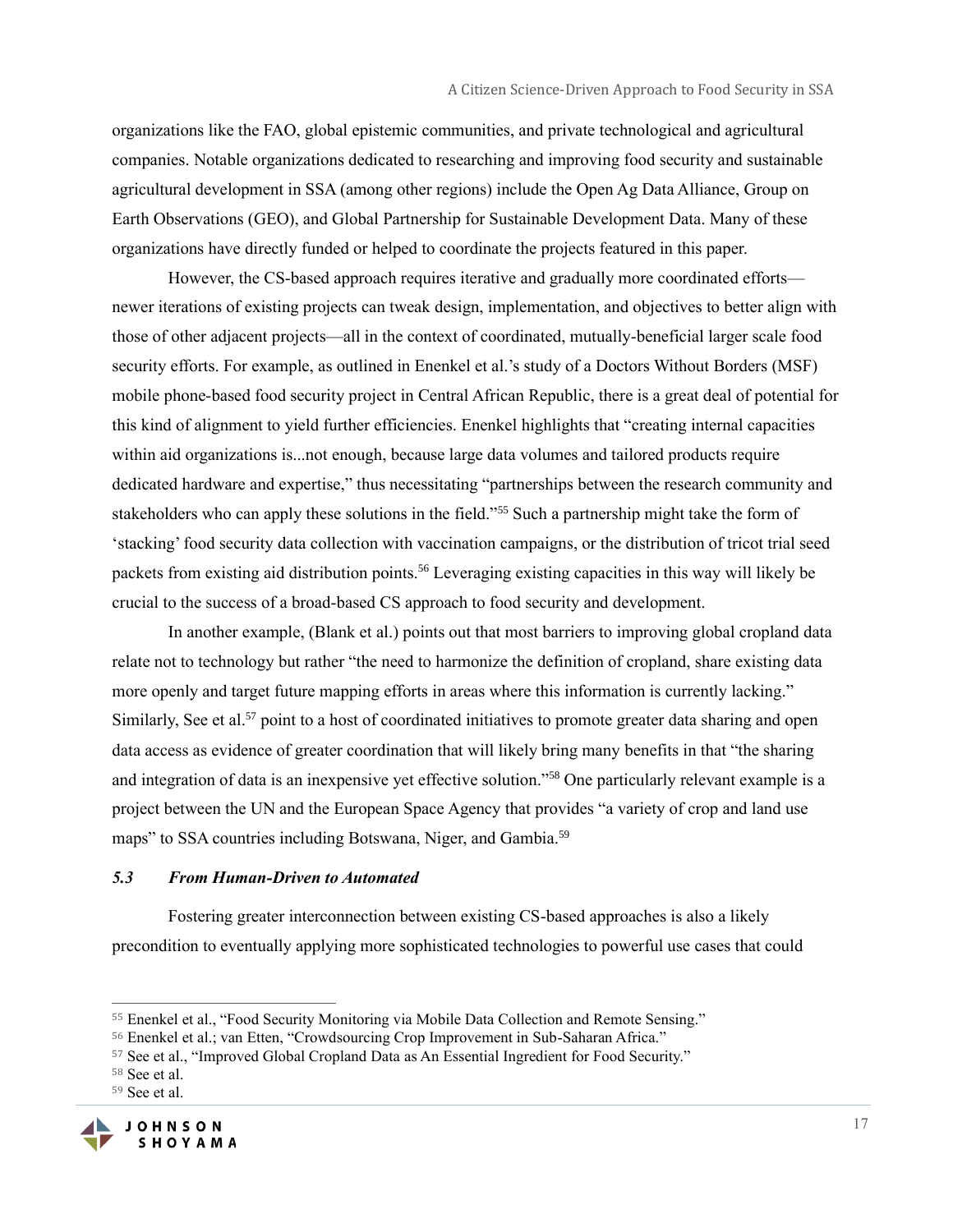greatly scale food security efforts in SSA. While initial findings and analysis from CS-driven projects are useful in their own right, longer-term strategies should seek to move towards a more efficient (and thus scalable) form if this path for international development is to succeed on a large, transformative scale. For instance, the human data analysis performed in many CS projects (GEO-Wiki and Old Weather are two examples of Unskilled Data Analysis highlighted here) is a precondition for machine learning, which is both cheaper and more scalable. Alongside added incentives that may increase or maintain the supply of human participants for these products, machine learning may well allow software to address any shortage of participants and further increase efficiency of research.





In this sense, both skilled and unskilled data analysis projects may yield training sets for machine learning in addition to the desired data from the project itself. One existing example in food security and agricultural development in SSA is a computer program which can recognize cassava diseases in digital images with an accuracy as high as 93 per cent through the use of these training sets. For this program to be applied in the field, these photos could be captured with remote sensors or with mobile phones.<sup>60</sup>

Indeed, similar data sets exist for many human Skilled and Unskilled Data Analysis projects which are presumably waiting to be used as training sets that could ultimately serve to automate the same analysis processes altogether.<sup>61</sup> This is illustrated in Figure 2, wherein data sets produced by human data analysis are shared for use as training sets in machine learning applications. This open transfer of data could facilitate automation of human analysis, which in turn would free up human capital (in the form of citizen scientists) for participation in other projects.

<sup>61</sup> Ramcharan et al.; Ryan et al., "The Role of Citizen Science in Addressing Grand Challenges in Food and Agriculture Research."



<sup>60</sup> Ramcharan et al., "A Mobile-Based Deep Learning Model for Cassava Disease Diagnosis."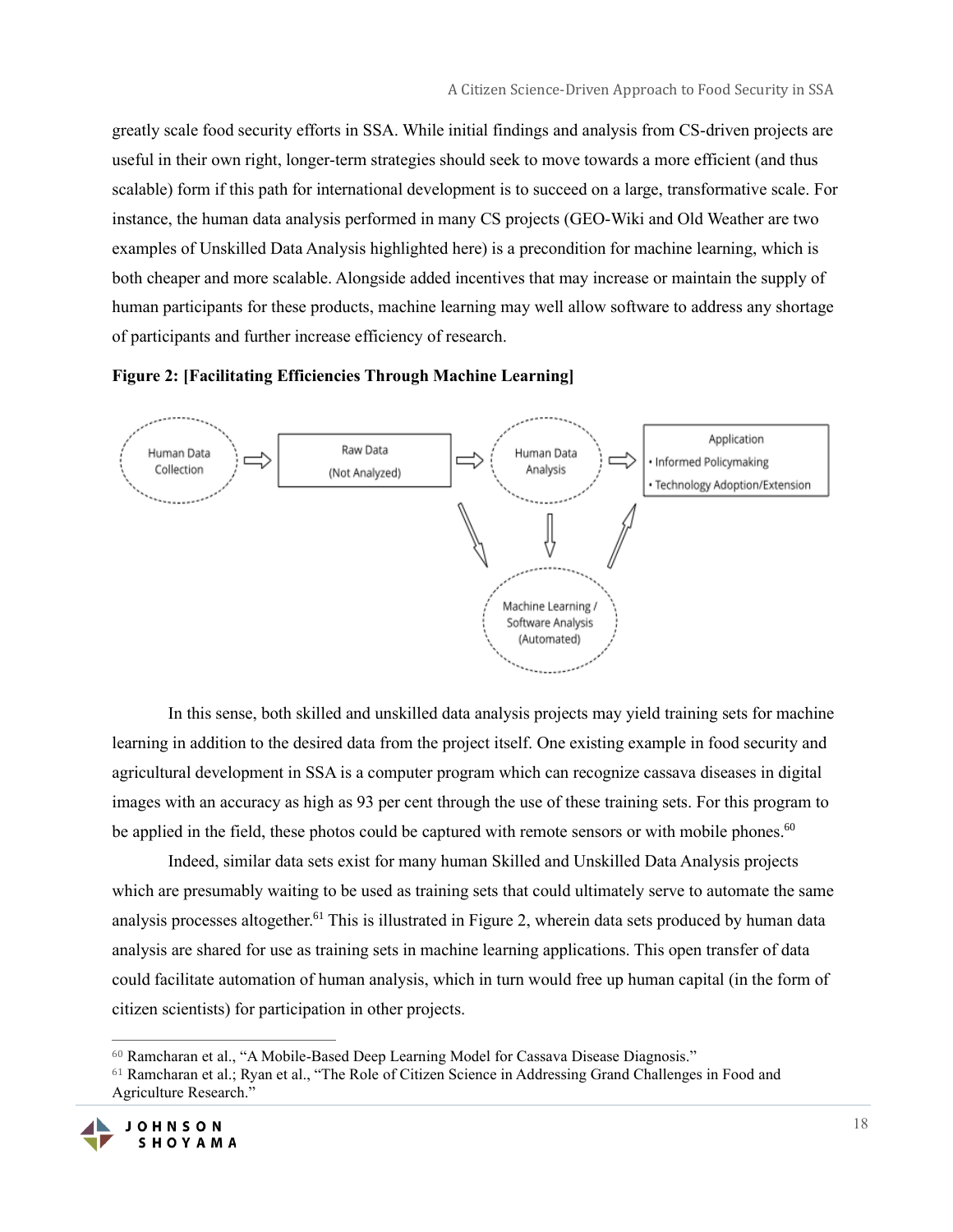#### *5.4 Making Results Actionable*

Perhaps the most critical component of a CS-inspired approach to agricultural development and improving food security outcomes is the translation of new data into actionable knowledge and insights. To this end, the most important objective is putting this information and knowledge in the hands of smallholder farmers (far beyond the scope of those who typically participate directly in CS or CS-inspired projects). While there are likely several 'easy wins' for many smallholder farmers in terms of adopting better-informed practices, the greater challenge is how to reach and influence this majority. While the project of Van Etten (2011) offers a compelling approach to involving more farmers themselves in seed innovation and distribution through technology, the next step is developing strategies to scale such participatory benefits to a larger participant base.

Another aspect of this challenge is that much CS-derived information is more applicable to policy decision-making vis-a-vis food security than to the decisions facing individual smallholder farmers. For instance, understanding large-scale land use and potential human mobility responses to external shocks (e.g. droughts and food shortages) would undoubtedly help policymakers anticipate and better respond to major food security disruptions.<sup>62</sup>

Moreover, CS-driven data collection projects are capable of supplementing existing qualitative information (e.g. known regions with intensive cultivation or human mobility patterns) with reliable quantitative data. In these examples, this data has been derived from existing sources such as landsat imagery and anonymized mobile phone data. The function of these projects was to make these existing data sets usable for informing public policy through human analysis. Indeed, based on the results of their project Zufiria et al.  $(2018)$ ,<sup>63</sup> concludes that, "under strict and secure privacy frameworks, the aggregated analysis of populations' mobility could be a valuable tool to help policy makers and practitioners quantify and uncover new population movement phenomena" in order to design "better policies and social protection programs."

Last, in the case of seed selection and innovation, it is important to note that policymakers must consider the implications vis-a-vis intellectual property rights (IPR) when disseminating CS-derived information to influence the seed selection behaviour of smallholder farmers. Though "smallholder farmers are not substantial participants in formal seed markets, which are characterized by among others

<sup>63</sup> Zufiria et al., "Identifying Seasonal Mobility Profiles from Anonymized and Aggregated Mobile Phone Data. Application in Food Security."



<sup>62</sup> See et al., "Improved Global Cropland Data as an Essential Ingredient for Food Security"; Zufiria et al., "Identifying Seasonal Mobility Profiles from Anonymized and Aggregated Mobile Phone Data. Application in Food Security."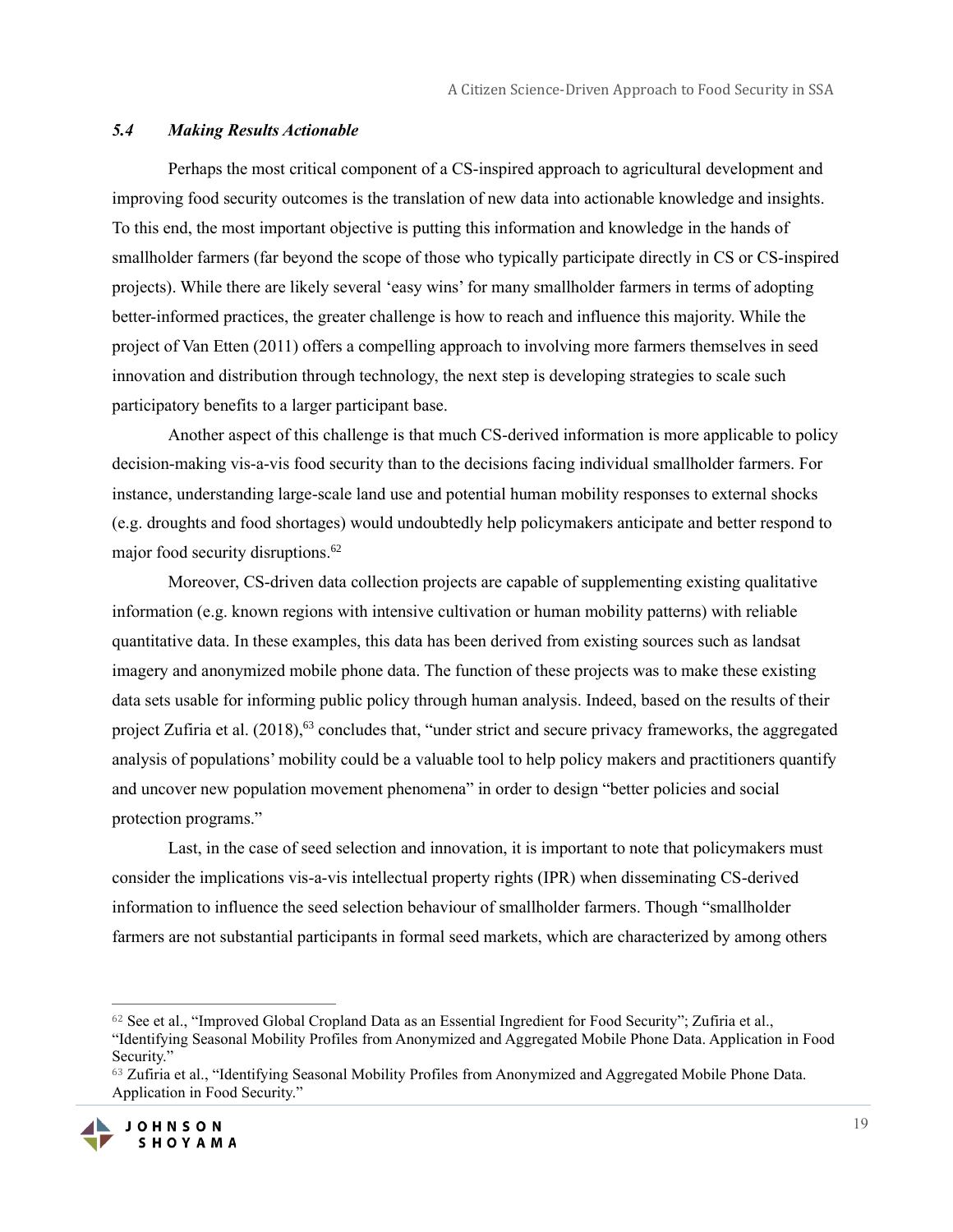certified seeds or seeds protected with some form of IPR,"<sup>64</sup> there has been a complicating trend of international treaties bringing Indigenous seed varieties under the scope of IPR. Nonetheless, CS-driven projects have the potential to promote informed policymaking in the food security context through the mass collection, analysis, and dissemination of relevant data.

#### **6. Conclusion**

Building further on the CS categorization framework of Fotheringham 2016 and its application beyond the strict realm of CS (Fotheringham & Jobe 2017), this paper examined some of the current and potential implementations of CS-driven approaches to food security and agricultural development in SSA. While their design and implementation remain in the preliminary stages, there is encouraging evidence that CS-based projects may have the potential to overcome many of the barriers faced by orthodox agricultural development approaches. In particular, CS-based projects hold the potential for mass data collection and analysis conducted by volunteer participants, which in turn serves to lower costs and improve efficiency of data-driven development efforts. Additionally, a CS-driven approach stands to capitalize on existing capacities; in the context of SSA, these capacities include local agricultural knowledge, publicly available data, existing aid networks, and perhaps most importantly, the widespread adoption of Web 2.0 and mobile phone technologies. As this paper outlined, the success of a CS-driven approach to development will depend largely on sustained public support, the coordination of new and existing efforts, and fostering the automation of some analytical processes. While the suggestions for policy discussion offered here are only preliminary, it is within the purview of policymakers to foster the adoption and success of such an approach.

#### **Bibliography**

Crall, Alycia W., Rebecca Jordan, Kirstin Holfelder, Gregory J. Newman, Jim Graham, and Donald M. Waller. "The Impacts of An Invasive Species Citizen Science Training Program on Participant Attitudes, Behavior, And Science Literacy." *Public Understanding of Science* 22, no. 6 (August 1, 2013): 745–64. [https://doi.org/10.1177/0963662511434894.](https://doi.org/10.1177/0963662511434894)

Diamandis, Peter H., and Steven Kotler. "Abundance." *Forbes* 189, no. 2 (February 13, 2012): 78–79.

<sup>64</sup> Munyi, "Plant Variety Protection Regime in Relation to Relevant International Obligations."

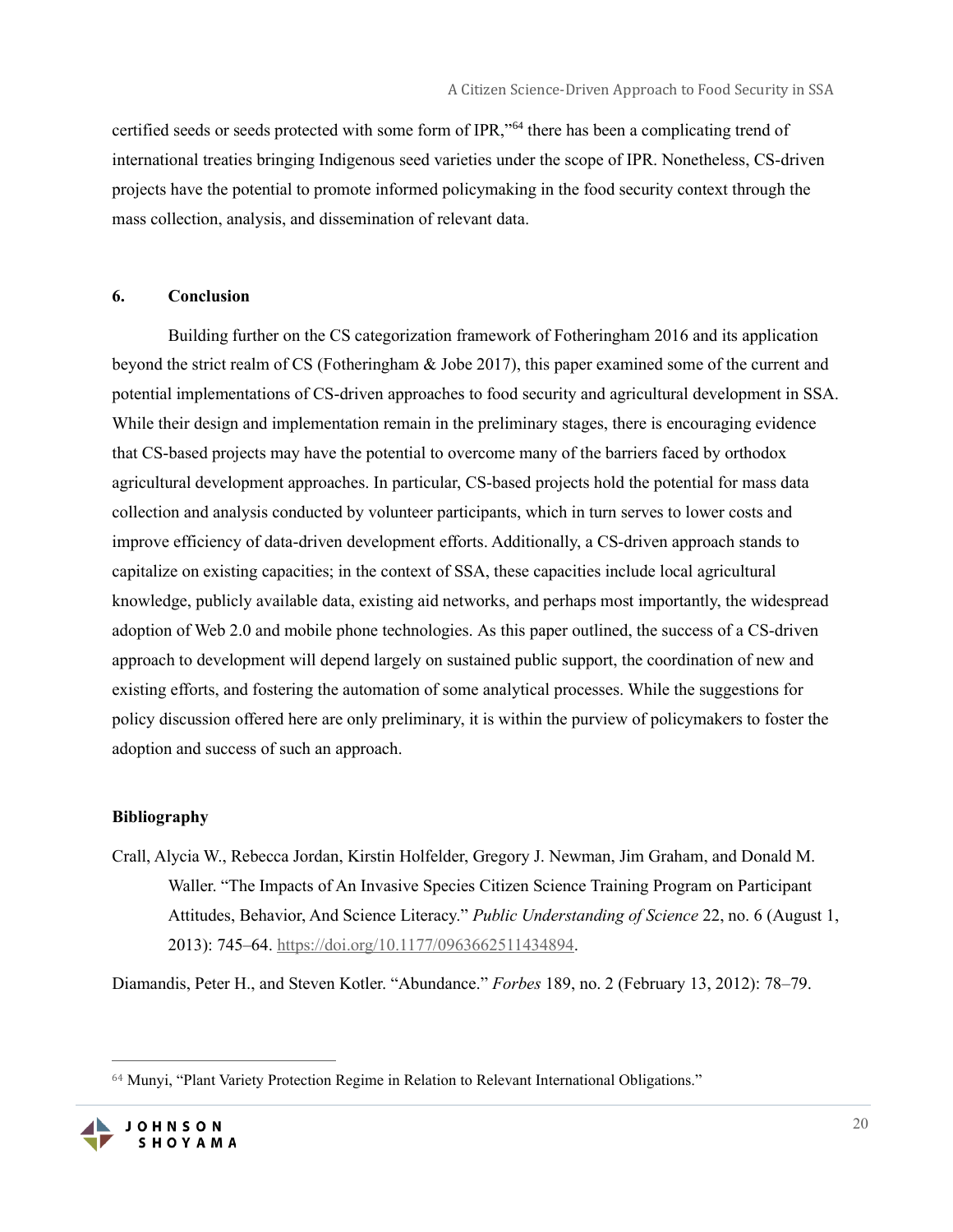- Enenkel, Markus, Linda See, Mathias Karner, Mònica Álvarez, Edith Rogenhofer, Carme Baraldès-Vallverdú, Candela Lanusse, and Núria Salse. "Food Security Monitoring Via Mobile Data Collection and Remote Sensing: Results from The Central African Republic." *PLoS ONE* 10, no. 11 (January 1, 2015): e0142030. [https://doi.org/10.1371/journal.pone.0142030.](https://doi.org/10.1371/journal.pone.0142030)
- Etten, Jacob van. "Crowdsourcing Crop Improvement in Sub-Saharan Africa: A Proposal for A Scalable and Inclusive Approach to Food Security." *IDS Bulletin* 42, no. 4 (July 2011): 102–10. [https://doi.org/10.1111/j.1759-5436.2011.00240.x.](https://doi.org/10.1111/j.1759-5436.2011.00240.x)
- Etten, Jacob van, Eskender Beza, Lluís Calderer, Kees Van Duijvendijk, Carlo Fadda, Basazen Fantahun, Yosef Gebrehawaryat Kidane, et al. "First Experiences with A Novel Farmer Citizen Science Approach: Crowdsourcing Participatory Variety Selection Through On-Farm Triadic Comparisons of Technologies (Tricot)." *Experimental Agriculture* 55, no. S1 (June 2019): 275– 96. [https://doi.org/10.1017/S0014479716000739.](https://doi.org/10.1017/S0014479716000739)
- FAO. "2019 The State of Food Security and Nutrition in The World (SOFI): Safeguarding Against Economic Slowdowns and Downturns | World Food Programme." Accessed January 12, 2020. https://www.wfp.org/publications/2019-state-food-security-and-nutrition-world-sofisafeguarding-against-economic.
	- -. "Rome Declaration and Plan of Action." Accessed February 12, 2020. http://www.fao.org/3/w3613e/w3613e00.htm.
- Fotheringham, Jack. "Survey Citizen Science Initiatives: Toward a Participant-Focussed Conceptual Framework." *Unpublished*, 2016.
- Fotheringham, Jack, and Graeme Jobe. "Citizen Science in The Digital Age: Connecting 'Unapplied Capacities' With 'Unmet Needs.'" *CDO Partnership Conference Student Paper*, May 2017.
- Fritz, Steffen, Ian McCallum, Christian Schill, Christoph Perger, Linda See, Dmitry Schepaschenko, Marijn van der Velde, Florian Kraxner, and Michael Obersteiner. "Geo-Wiki: An Online Platform for Improving Global Land Cover." *Environmental Modelling & Software* 31 (May 1, 2012): 110–23. https://doi.org/10.1016/j.envsoft.2011.11.015.
- Lemba, Jacinta, Marijke D'Haese, Luc D'Haese, Anne-Marie de Winter, and Stijn Speelman. "Intervention Designs for Household Food Security: Lessons from Kenya." *African Development Review* 25, no. 2 (2013): 231–42. https://doi.org/10.1111/j.1467-8268.2013.12026.x.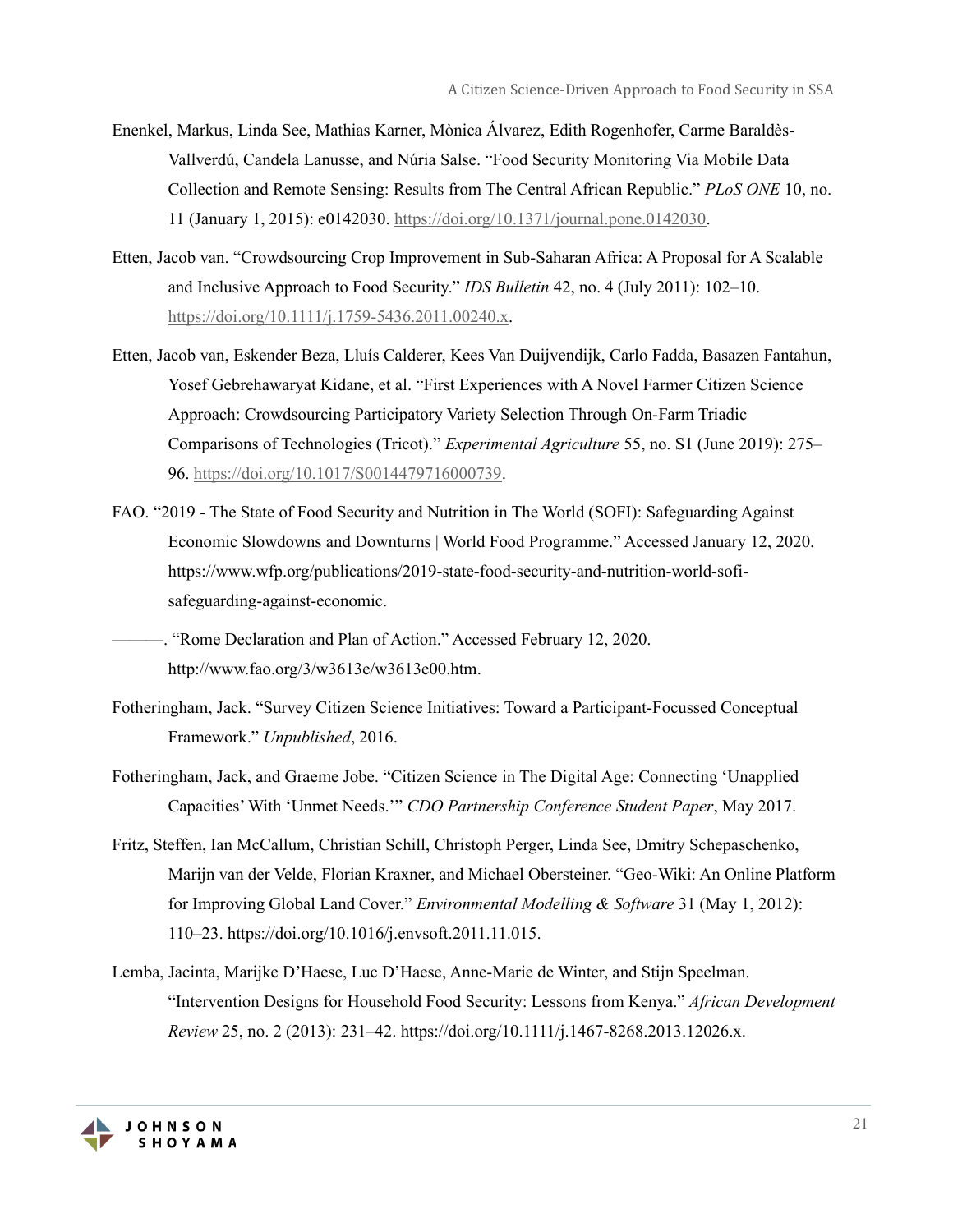- McKinsey Global Institute. "Disruptive Technologies: Advances That Will Transform Life, Business, And the Global Economy." McKinsey&Company, 2013.
- Munyi, Peter. "Plant Variety Protection Regime in Relation To Relevant International Obligations: Implications For Smallholder Farmers In Kenya." *Journal of World Intellectual Property* 18, no. 1–2 (2015): 65–85. https://doi.org/10.1111/jwip.12031.
- Nissanke, Machiko. "A Quest for Pro-Poor Globalization," 2007.
- Nissanke, Machiko, and Erik Thorbecke. "Channels and Policy Debate in The Globalization–Inequality– Poverty Nexus." *World Development*, The Impact of Globalization on the World's Poor, 34, no. 8 (2006b): 1338–60. https://doi.org/10.1016/j.worlddev.2005.10.008.
- Perry, Guillermo, Omar Arias, J. Lopez, William Maloney, and Luis Serven. "Poverty Reduction and Growth: Virtuous and Vicious Circles." International Bank for Reconstruction and Development, 2006.
- Pokhriyal, Neeti, and Damien Christophe Jacques. "Combining Disparate Data Sources for Improved Poverty Prediction and Mapping." *Proceedings of the National Academy of Sciences of the United States of America* 114, no. 46 (November 14, 2017): E9783–92. https://doi.org/10.1073/pnas.1700319114.
- Ramcharan, Amanda, Peter McCloskey, Kelsee Baranowski, Neema Mbilinyi, Latifa Mrisho, Mathias Ndalahwa, James Legg, David P. Hughes, David P. Hughes, and David P. Hughes. "A Mobile-Based Deep Learning Model for Cassava Disease Diagnosis." *Frontiers in Plant Science* 10 (March 1, 2019). https://doi.org/10.3389/fpls.2019.00272.
- Ramirez-Garcia, A. G. "Ethnoagronomy And Sustainable Community Development." *Indian Journal of Science and Technology* 14, no. 12 (2019): 1–8. https://doi.org/10.17485/ijst/2019/v12i14/121168.
- Rist, Stephan, and Farid Dahdouh-Guebas. "Ethnosciences––A Step Towards the Integration of Scientific and Indigenous Forms Of Knowledge In The Management Of Natural Resources For The Future." *Environment, Development and Sustainability* 8, no. 4 (November 1, 2006): 467–93. https://doi.org/10.1007/s10668-006-9050-7.
- Rossiter, David G., Jing Liu, Steve Carlisle, and A. -Xing Zhu. "Can Citizen Science Assist Digital Soil Mapping?" *Geoderma* 259–260 (December 1, 2015): 71–80. https://doi.org/10.1016/j.geoderma.2015.05.006.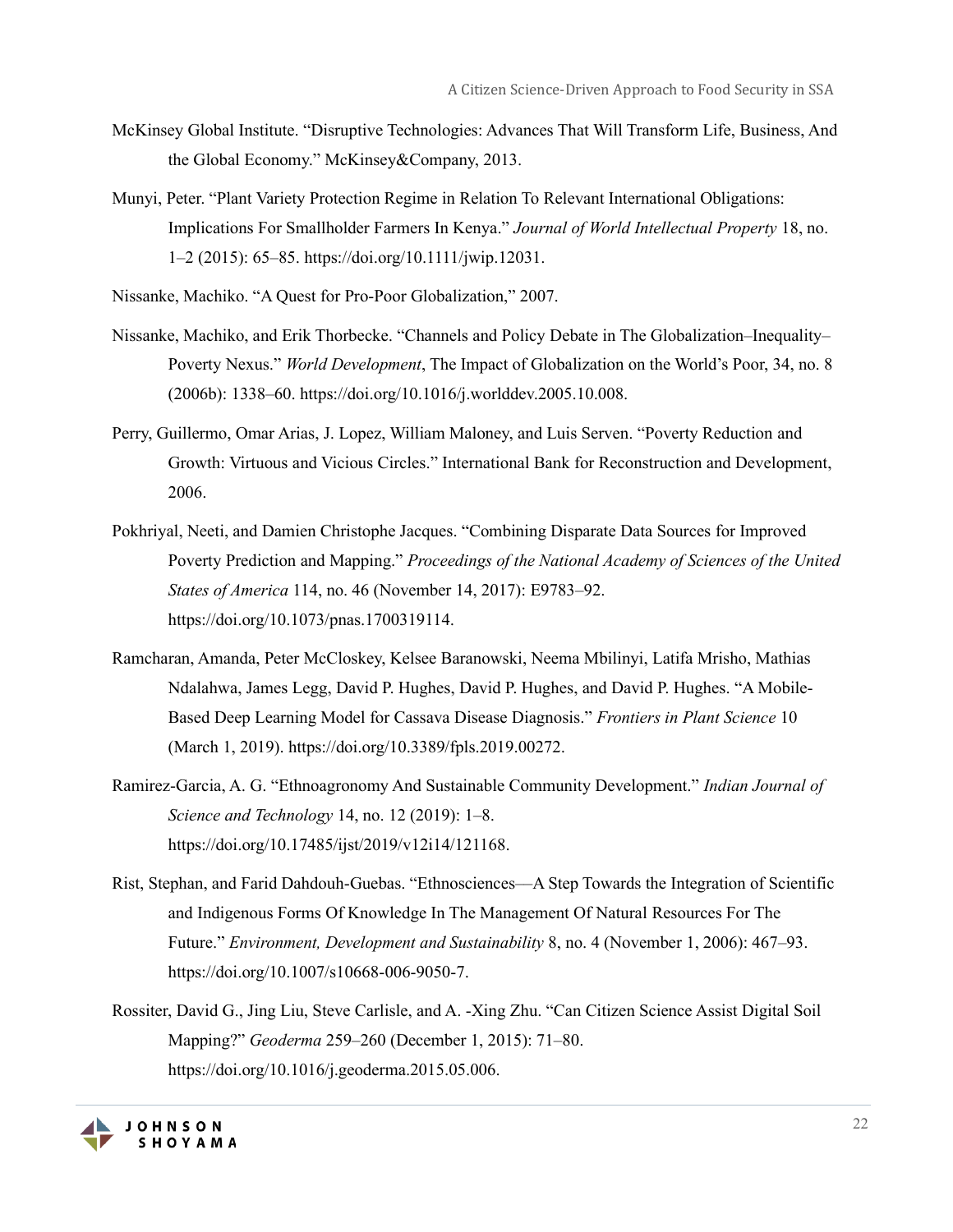- Ryan, S. F., N. L. Adamson, A. Aktipis, L. K. Andersen, R. Austin, L. Barnes, M. R. Beasley, et al. "The Role of Citizen Science In Addressing Grand Challenges In Food And Agriculture Research." *Proceedings of the Royal Society B: Biological Sciences* 285, no. 1891 (November 21, 2018): 20181977. https://doi.org/10.1098/rspb.2018.1977.
- See, Linda, Steffen Fritz, Liangzhi You, Navin Ramankutty, Mario Herrero, Chris Justice, Inbal Becker-Reshef, et al. "Improved Global Cropland Data as An Essential Ingredient for Food Security." *Global Food Security* 4 (March 1, 2015): 37–45. https://doi.org/10.1016/j.gfs.2014.10.004.
- Shuttleworth Foundation. "About Safecast." Accessed February 12, 2020. https://safecast.org/about/.
- Soon, Jan Mei, and I. Sam Saguy. "Crowdsourcing: A New Conceptual View for Food Safety and Quality." *Trends in Food Science & Technology* 66 (August 1, 2017): 63–72. https://doi.org/10.1016/j.tifs.2017.05.013.
- Taylor, Michael R., and Jerry Cayford. "American Patent Policy, Biotechnology, And African Agriculture: The Case for Policy Change." *Harvard Journal of Law & Technology* 17, no. 2 (2004): 407.
- Theobald, E. J., A. K. Ettinger, H. K. Burgess, L. B. DeBey, N. R. Schmidt, H. E. Froehlich, C. Wagner, et al. "Global Change and Local Solutions: Tapping the Unrealized Potential of Citizen Science for Biodiversity Research." *Biological Conservation* 181 (January 1, 2015): 236–44. https://doi.org/10.1016/j.biocon.2014.10.021.
- Thomke, Stefan, and Eric von Hippel. "Customers as Innovators: A New Way to Create Value." *Harvard Business Review* 80, no. 4 (April 2002): 74–81.
- Thorbecke, Erik. "The Interrelationship Linking Growth, Inequality and Poverty in Sub-Saharan Africa." *Journal of African Economies* 22, no. suppl\_1 (January 1, 2013): i15–48. https://doi.org/10.1093/jae/ejs028.
- Tulloch, Ayesha I. T., Hugh P. Possingham, Liana N. Joseph, Judit Szabo, and Tara G. Martin. "Realizing the Full Potential of Citizen Science Monitoring Programs." *Biological Conservation* 165 (September 1, 2013): 128–38. https://doi.org/10.1016/j.biocon.2013.05.025.
- Turrini, Tabea, Daniel Dörler, Anett Richter, Florian Heigl, and Aletta Bonn. "The Threefold Potential of Environmental Citizen Science - Generating Knowledge, Creating Learning Opportunities and Enabling Civic Participation." *Biological Conservation* 225 (September 1, 2018): 176–86. https://doi.org/10.1016/j.biocon.2018.03.024.

Varian, Hal R. *Microeconomic Analysis*. 3rd ed. New York: Norton, 1992.